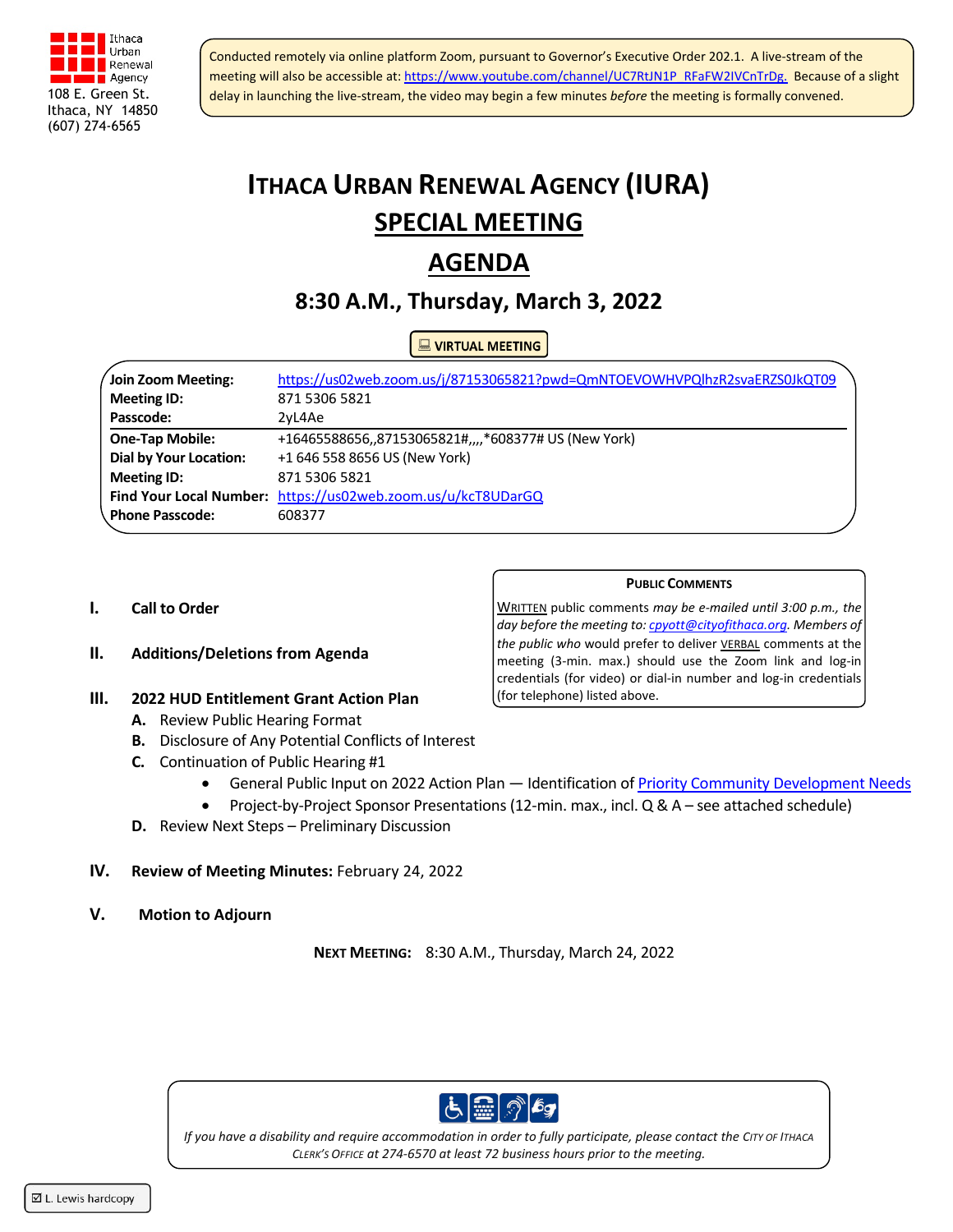# 2022 HUD Entitlement Program (City of Ithaca, NY) ― Funding Proposals Received

#### *<u>Bummary Description</u>*

with maintenance and repairs focused on health/safety issues, accessibility, and providing

ent assistance, enabling them to buy homes in the City of Ithaca. For homes needing<br>ment.

nents of 5 LMI individuals (e.g., youth, adults, homeless, formerly incarcerated, people with ants to workforce), following job-readiness training.

LMI adults with employment barriers (e.g., people with disabilities, formerly incarcerated, migrants come empreyment editions, incorporations, into an office/administrative positions.

s, resulting in the ability for disabled adults and/or children to play alongside one another

adiness training, workplace evaluations, and support in transitioning to other services or

tural Center programming, including youth programming that includes art workshops and

oderate Income (80% or less of AMI) │ AMI = Area Median Income (Tompkins County) │  $E$ Fquivalent | PI = Program Income

|              |                                                                        |                                                                 |                                  |                                          |                              |                                      | $(grey boxes = not eligible activities)$ |                            | ∟ast ∪pɑate                                                                                                                                                                                                                                                                                    |
|--------------|------------------------------------------------------------------------|-----------------------------------------------------------------|----------------------------------|------------------------------------------|------------------------------|--------------------------------------|------------------------------------------|----------------------------|------------------------------------------------------------------------------------------------------------------------------------------------------------------------------------------------------------------------------------------------------------------------------------------------|
|              |                                                                        |                                                                 |                                  |                                          |                              | <b>ANTICIPATED AVAILABLE FUNDING</b> |                                          |                            |                                                                                                                                                                                                                                                                                                |
| #            | Project                                                                | <b>Sponsor</b>                                                  | <b>Funding</b><br><b>Request</b> | <b>Matching Funds</b><br>(Sec. & Unsec.) | <b>Total Project</b><br>Cost | <b>CDBG</b>                          | <b>HOME</b>                              | <b>TOTAL</b>               | <b>Project Summary Description</b>                                                                                                                                                                                                                                                             |
|              |                                                                        |                                                                 |                                  |                                          |                              | \$788,601.96                         | \$343,515.40                             | \$1,132,117.36             |                                                                                                                                                                                                                                                                                                |
|              | <b>HOUSING</b>                                                         |                                                                 |                                  |                                          |                              |                                      |                                          |                            |                                                                                                                                                                                                                                                                                                |
|              | 215 Cleveland Ave. Rehab*                                              | Ithaca Neighborhood Housing<br>Services, Inc. (INHS)            | 50,000.00                        | 230,470.00 \$<br>- \$                    | 280,470.00                   |                                      |                                          |                            | Funding towards rehabilitation of single-family house to become a permanently affordable for-sale Community Housing Trust home for LMI household.                                                                                                                                              |
| $\mathbf{2}$ | <b>Homeowner Rehab</b>                                                 | Ithaca Neighborhood Housing<br>Services, Inc. (INHS)            | 195,000.00 \$                    | 81,846.66 \$                             | 276,846.66                   |                                      |                                          |                            | Assist at least 8 LMI homeowners with maintenance and rehabilitation projects that improve condition, performance, accessibility, and safety of their hon                                                                                                                                      |
| 3            | <b>Minor Repair Program</b>                                            | Ithaca Neighborhood Housing<br>Services, Inc. (INHS)            | 40,000.00 \$                     | 193,243.00 \$                            | 233,243.00                   |                                      |                                          | \$.                        | Funding towards salary/benefits to provide at least 40 LMI homeowners with maintenance and repairs focused on health/safety issues, accessibility, and<br>links to other programs and services.                                                                                                |
|              | 4 Energy Efficient Lighting                                            | BlocPower, LLC                                                  | 101,366.00 \$<br>-S              | 270,683.00                               | \$372,049                    |                                      |                                          |                            | Replace existing lighting fixtures with efficient LED fixtures for 50 LMI homeowners, in conjunction with a larger program to offer efficient lighting<br>replacements to all LMI residential buildings.                                                                                       |
| 5.           | Aurora St. & Morris Ave. Revitalization                                | Habitat for Humanity                                            | s.<br>70,000.00 \$               | 200,000.00 \$                            | 270,000.00                   |                                      |                                          | \$                         | Funding to rehabilitate 2 homes, creating 2 units of owner-occupied affordable housing for first-time LMI homebuyers.                                                                                                                                                                          |
| 6            | Sears St. Development*                                                 | Ithaca Neighborhood Housing<br>Services, Inc. (INHS)            | 200,000.00                       | 1,500,000.00 \$<br>- \$                  | 1,700,000.00                 |                                      |                                          | \$                         | Funding to construct 4 new permanently affordable for-sale Community Housing Trust homes.                                                                                                                                                                                                      |
|              | <b>Security Deposit Assistance for</b><br><b>Vulnerable Households</b> | Catholic Charities of<br>ompkins/Tioga Counties                 | \$76,500 \$                      | 24,606.00 \$                             | 101,106.00                   |                                      |                                          |                            | Funding towards security deposits for 65 LMI households (incl. elderly, disabled, single parents) at risk of homelessness to access safe/stable housing a<br>avoid/end homelessness, including 5 deposits for homeless families/children in Housing for School Success program.                |
|              | 8 Geno Legacy Project                                                  | Unbroken Promise Initiative                                     | 150,000.00 \$<br>-S.             | 50,000.00 \$                             | 200,000.00                   |                                      |                                          |                            | Funding to assist at least 3 LMI first-time homebuyers with down-payment assistance, enabling them to buy homes in the City of Ithaca. For homes neec<br>rehabilitation, UPI will provide additional funds for repairs and improvement.                                                        |
|              |                                                                        | <b>HOUSING SUBTOTAL:   \$</b>                                   | 882,866.00 \$                    | 2,550,848.66                             | 3,433,714.66 \$<br>S.        | $\sim$ $-$                           | $\mathfrak{s}$                           | \$<br>$\sim$               |                                                                                                                                                                                                                                                                                                |
|              | <b>ECONOMIC DEVELOPMENT</b>                                            |                                                                 |                                  |                                          |                              |                                      |                                          |                            |                                                                                                                                                                                                                                                                                                |
|              | <b>Green Job Opportunities Through</b><br><b>Reuse Training</b>        | Finger Lakes ReUse, Inc.                                        | \$61,934.65 \$                   | 102,430.87 \$                            | 164,365.52                   |                                      |                                          | \$                         | Funding for job training for LMI populations and placement of at least 8 LMI adults with employment barriers into permanent unsubsidized positions.                                                                                                                                            |
|              | Work Preserve Job Training: Job<br><b>Placements</b>                   | Historic Ithaca, Inc.                                           | 67,500.00 \$<br>-S.              | 135,317.00 \$                            | 202,817.00                   |                                      |                                          | \$                         | Funding for staff salaries and participant stipends leading to job placements of 5 LMI individuals (e.g., youth, adults, homeless, formerly incarcerated, pe<br>disabilities/mental illness, people with barriers to employment, new entrants to workforce), following job-readiness training. |
|              | <b>Hospitality Employment Training</b><br>Program (HETP)               | Greater Ithaca Activities Center,<br>Inc. (GIAC)                | 100,000.00 \$                    | 42,000.00 \$                             | 142,000.00                   |                                      |                                          |                            | Staff, supplies, stipends, and professional fees to train 10 and place 8 LMI adults with employment barriers (e.g., people with disabilities, formerly incarce<br>homeless, recovering addicts, immigrants, single parents) into hospitality and office/administrative positions.              |
|              | [#] Economic Development Loan Fund                                     | <b>IURA</b>                                                     | 120,000.00 \$<br>-S.             | 180,000.00 \$                            | 300,000.00 \$                | 120,000.00                           |                                          |                            | 120,000.00 Capitalize loan fund for business loans resulting in job creation (including underwriting and delivery).                                                                                                                                                                            |
|              |                                                                        | ECONOMIC DEVELOPMENT SUBTOTAL                                   | \$349,434.65                     | \$459,747.87                             | \$809,182.52                 | 120,000.00                           | \$                                       | $\mathbb{S}$<br>120,000.00 |                                                                                                                                                                                                                                                                                                |
|              | <b>PUBLIC FACILITIES/INFRASTRUCTURE</b>                                |                                                                 |                                  |                                          |                              |                                      |                                          |                            |                                                                                                                                                                                                                                                                                                |
|              | 12 Catholic Charities Building                                         | Ithaca Neighborhood Housing<br>Services, Inc. (INHS)            | 93,744.00 \$                     | 127,600.00 \$                            | 221,344.00                   |                                      |                                          | \$                         | Funding to address critical inherited deferred building maintenance issues to allow Catholic Charities to continue operations in this location.                                                                                                                                                |
|              | 13 Bus Stops & Shelters                                                | <b>CAT</b>                                                      | 72,600.00<br>- \$                | \$12,845.00                              | \$85,445.00                  |                                      |                                          | s.                         | Funding to improve availability of bus stops and shelters in the West End corridor.                                                                                                                                                                                                            |
|              | 14 West End Pedestrian Improvements                                    | City of Ithaca                                                  | 205,000.00<br>-S                 | 165,000.00 \$                            | 370,000.00                   |                                      |                                          | s                          | Funding to construct ADA curb ramps, sidewalks, and cross-walks at: Elm St./Chestnut St. Intersection and 200 Cecil A. Malone Dr.                                                                                                                                                              |
|              | 15 Splash Pad & Bathroom Building                                      | <b>Friends of Stewart Park</b>                                  | 100,000.00 \$<br>- \$            | 700,000.00 \$                            | 800,000.00                   |                                      |                                          |                            | Funding to expand accessible recreational and public bathroom facilities, resulting in the ability for disabled adults and/or children to play alongside one a<br>ithout barriers.                                                                                                             |
|              |                                                                        | <b>PUBLIC FACILITIES SUBTOTAL:</b> \$                           | 471,344.00 \$                    | 1,005,445.00                             | 1,476,789.00 \$<br>-\$       |                                      | \$                                       | \$                         |                                                                                                                                                                                                                                                                                                |
|              | <b>PUBLIC SERVICES</b>                                                 | Public Services Funding Cap = 15% of 2021 CDBG Award: \$102,200 |                                  |                                          |                              |                                      |                                          |                            |                                                                                                                                                                                                                                                                                                |
|              | 16   2-1-1 Information & Referral                                      | Human Services Coalition of<br>Tompkins County, Inc. (HSC)      | 25,000.00 \$                     | 115,987.00 \$                            | 460,836.00                   |                                      |                                          | \$                         | Staff salaries to provide sufficient contact center coverage to meet community needs, benefiting at least 3,375 LMI persons.                                                                                                                                                                   |
|              | Work Preserve Job Training: Job<br><b>Readiness</b>                    | listoric Ithaca, Inc.                                           | 20,000.00<br>s.                  | (same as #10 above                       | (same as #10 above           |                                      |                                          |                            | Funding for staff salaries to provide 10 LMI youth and adults with job-readiness training, workplace evaluations, and support in transitioning to other servi<br>employment                                                                                                                    |
|              | 18 Immigrant Services Program (ISP)                                    | Catholic Charities of<br><b>Fompkins/Tioga Counties</b>         | $30,000.00$ \$<br>- \$           | 47,500.00 \$                             | 77,500.00                    |                                      |                                          | \$                         | Staffing to provide 100 refugees and immigrants with direct services and referrals so they can integrate into the community.                                                                                                                                                                   |
|              | 19 GIAC Computer Lab                                                   | Greater Ithaca Activities Center,<br>Inc. (GIAC)                | 22,750.00 \$                     | 10,800.00 \$                             | 33,550.00                    |                                      |                                          | \$                         | Funding to update a 12-station computer lab which will bridge the achievement and accessibility gap for LMI families and participants.                                                                                                                                                         |
| 20           | Pre-Apprentice Program % Work<br><b>Services</b>                       | <b>Black Hands Universal</b>                                    | \$<br>$31,300.00$ \$             | 133,700.00 \$                            | 165,000.00                   |                                      |                                          | \$                         | Funding to develop coalition of construction businesses, trades, and skilled laborers for hands-on training enabling 60 qualified LMI graduates to enroll in<br>apprenticeship programs.                                                                                                       |
|              | 21 Latino Multicultural Center                                         | No Más Lágrimas                                                 | 33,240.00 \$<br>- \$             |                                          | 33,240.00<br>\$              |                                      |                                          |                            | Funding for weekly free food distributions and increased Latino Multicultural Center programming, including youth programming that includes art worksho<br>entertainment.                                                                                                                      |
|              |                                                                        | <b>PUBLIC SERVICES SUBTOTAL:   \$</b>                           | 162,290.00 \$                    | 307,987.00 \$                            | 770,126.00 \$                |                                      | \$                                       | \$                         |                                                                                                                                                                                                                                                                                                |
|              | <b>ADMINISTRATION</b>                                                  |                                                                 |                                  |                                          |                              |                                      |                                          |                            |                                                                                                                                                                                                                                                                                                |
|              | 22 CDBG Administration (20%)                                           | <b>IURA</b>                                                     | 133,600.00<br>-S                 | - S                                      | 133,600.00<br>\$             | 133,600.00<br>- \$                   |                                          |                            | 133,600.00 Planning, administration, and monitoring for CDBG program                                                                                                                                                                                                                           |
|              | 23 HOME Administration (10%)                                           | <b>IURA</b>                                                     | 33,000.00<br>- \$                | - S                                      | 33,000.00<br>\$              |                                      | S<br>33,000                              | \$                         | 66,000.00 Planning, administration, and monitoring for HOME program.                                                                                                                                                                                                                           |
|              |                                                                        | ADMINISTRATION SUBTOTAL:   \$                                   | 166,600.00 \$                    |                                          | 166,600.00                   | 133,600.00                           | 33,000.00                                | 199,600.00                 | R/U = Recaptured/Unallocated (from prior years)   LMI = Low & Moderate Income (80% or less of AMI)   AMI = Area Median Income (Tompkins C                                                                                                                                                      |
|              |                                                                        | <b>TOTALS: \$</b>                                               | 2,032,534.65 \$                  | 4,324,028.53                             | \$6,656,412.18               | \$253,600.00                         | \$33,000.00                              | \$ 319,600.00              | FTE = Full-Time Equivalent $ $ PI = Program Income                                                                                                                                                                                                                                             |

**Minimum Required Set-Aside of HOME Funds for CHDO Activities (15%):** \$49,500.00 **\*CHDO Set-Aside Eligible Projects:** 2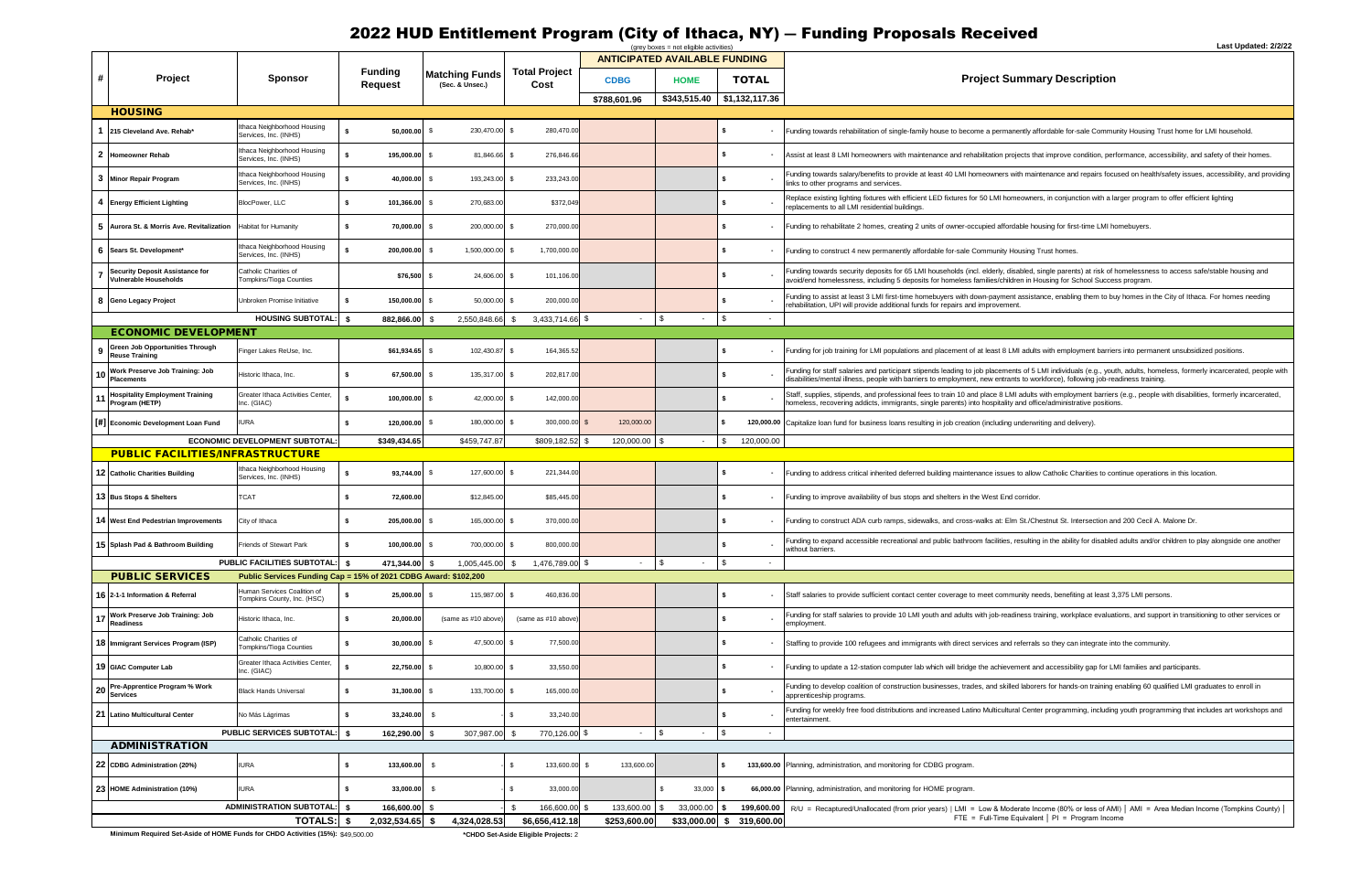

# City of Ithaca 2022 CDBG/HOME Funding Applications

# PUBLIC HEARING SCHEDULE

 $\Box$ 

Both meetings will be conducted virtually on Zoom and live-streamed on YouTube.

You May

Check IURA home page for detailed instructions: www.IthacaURA.org.

**Start Times are approximate . Applicants are responsible for being available at whatever time(s) their application(s) is actually discussed.**

|                   | Thursday, February 24, 2022                         |                                                                        |                                                   |  |  |  |  |
|-------------------|-----------------------------------------------------|------------------------------------------------------------------------|---------------------------------------------------|--|--|--|--|
|                   | <b>Housing &amp; Public Facilities Applications</b> |                                                                        |                                                   |  |  |  |  |
| Time              | Project/Program<br><b>Applicant</b><br>App.#        |                                                                        |                                                   |  |  |  |  |
| 8:30 AM           | 1                                                   | 215 Cleveland Ave. Rehab                                               | Ithaca Neighborhood Housing Services, Inc. (INHS) |  |  |  |  |
| 8:42 AM           | $\overline{2}$                                      | <b>Homeowner Rehab</b>                                                 | Ithaca Neighborhood Housing Services, Inc. (INHS) |  |  |  |  |
| 8:54 AM           | 3                                                   | <b>Minor Repair Program</b>                                            | Ithaca Neighborhood Housing Services, Inc. (INHS) |  |  |  |  |
| $9:06$ AM         | 4                                                   | <b>Energy Efficient Lighting</b><br><b>BlocPower, LLC</b>              |                                                   |  |  |  |  |
| $9:18$ AM         | $5\phantom{.}$                                      | <b>Aurora St. &amp; Morris Ave. Revitalization</b>                     | <b>Habitat for Humanity</b>                       |  |  |  |  |
| 9:30 AM           | 6                                                   | <b>Sears St. Development</b>                                           | Ithaca Neighborhood Housing Services, Inc. (INHS) |  |  |  |  |
| $9:42 \text{ AM}$ | $\overline{7}$                                      | <b>Security Deposit Assistance for Vulnerable</b><br><b>Households</b> | Catholic Charities of Tompkins/Tioga Counties     |  |  |  |  |
| 9:54 AM           | 8                                                   | <b>Geno Legacy Project</b>                                             | <b>Unbroken Promise Initiative</b>                |  |  |  |  |
| 10:06 AM          | 12                                                  | <b>Catholic Charities Building</b>                                     | Ithaca Neighborhood Housing Services, Inc. (INHS) |  |  |  |  |
| 10:18 AM          | 13                                                  | <b>Bus Stops &amp; Shelters</b>                                        | <b>TCAT</b>                                       |  |  |  |  |
| 10:30 AM          | 14                                                  | <b>West End Pedestrian Improvements</b>                                | City of Ithaca                                    |  |  |  |  |
| 10:42 AM          | 15                                                  | <b>Splash Pad &amp; Bathroom Building</b>                              | <b>Friends of Stewart Park</b>                    |  |  |  |  |

**IMPORTANT: 12-MINUTE MAXIMUM PRESENTATION PERIOD, INCLUDING Q & A.** 

| Thursday, March 3, 2022 |                                                                         |                                                                                                     |                                                            |  |  |  |  |
|-------------------------|-------------------------------------------------------------------------|-----------------------------------------------------------------------------------------------------|------------------------------------------------------------|--|--|--|--|
|                         | <b>Economic Development, Public Services &amp; Housing Applications</b> |                                                                                                     |                                                            |  |  |  |  |
| <b>Time</b>             | Project/Program<br><b>Applicant</b><br>App.#                            |                                                                                                     |                                                            |  |  |  |  |
| 8:30 AM                 | 9                                                                       | Green Job Opportunities Through Reuse Training Finger Lakes ReUse, Inc.                             |                                                            |  |  |  |  |
| $8:42 \text{ AM}$       | 10                                                                      | <b>Work Preserve Job Training: Job Placements</b>                                                   | Historic Ithaca, Inc.                                      |  |  |  |  |
| 8:54 AM                 | 11                                                                      | <b>Hospitality Employment Training Program (HETP)</b> Greater Ithaca Activities Center, Inc. (GIAC) |                                                            |  |  |  |  |
| 9:06 AM                 | 16                                                                      | 2-1-1 Information & Referral                                                                        | Human Services Coalition of Tompkins County, Inc.<br>(HSC) |  |  |  |  |
| 9:18 AM                 | 17                                                                      | <b>Work Preserve Job Training: Job Readiness</b>                                                    | Historic Ithaca, Inc.                                      |  |  |  |  |
| 9:30 AM                 | 18                                                                      | Immigrant Services Program (ISP)                                                                    | Catholic Charities of Tompkins/Tioga Counties              |  |  |  |  |
| 9:42 AM                 | 19                                                                      | <b>GIAC Computer Lab</b>                                                                            | Greater Ithaca Activities Center, Inc. (GIAC)              |  |  |  |  |
| 9:54 AM                 | 20                                                                      | <b>Pre-Apprentice Program</b>                                                                       | <b>Black Hands Universal</b>                               |  |  |  |  |
| 10:06 AM                | 21                                                                      | Latino Multicultural Center                                                                         | No Más Lágrimas                                            |  |  |  |  |
| 10:18 AM                | $\overline{7}$                                                          | <b>Security Deposit Assistance for Vulnerable</b><br><b>Households</b>                              | Catholic Charities of Tompkins/Tioga Counties              |  |  |  |  |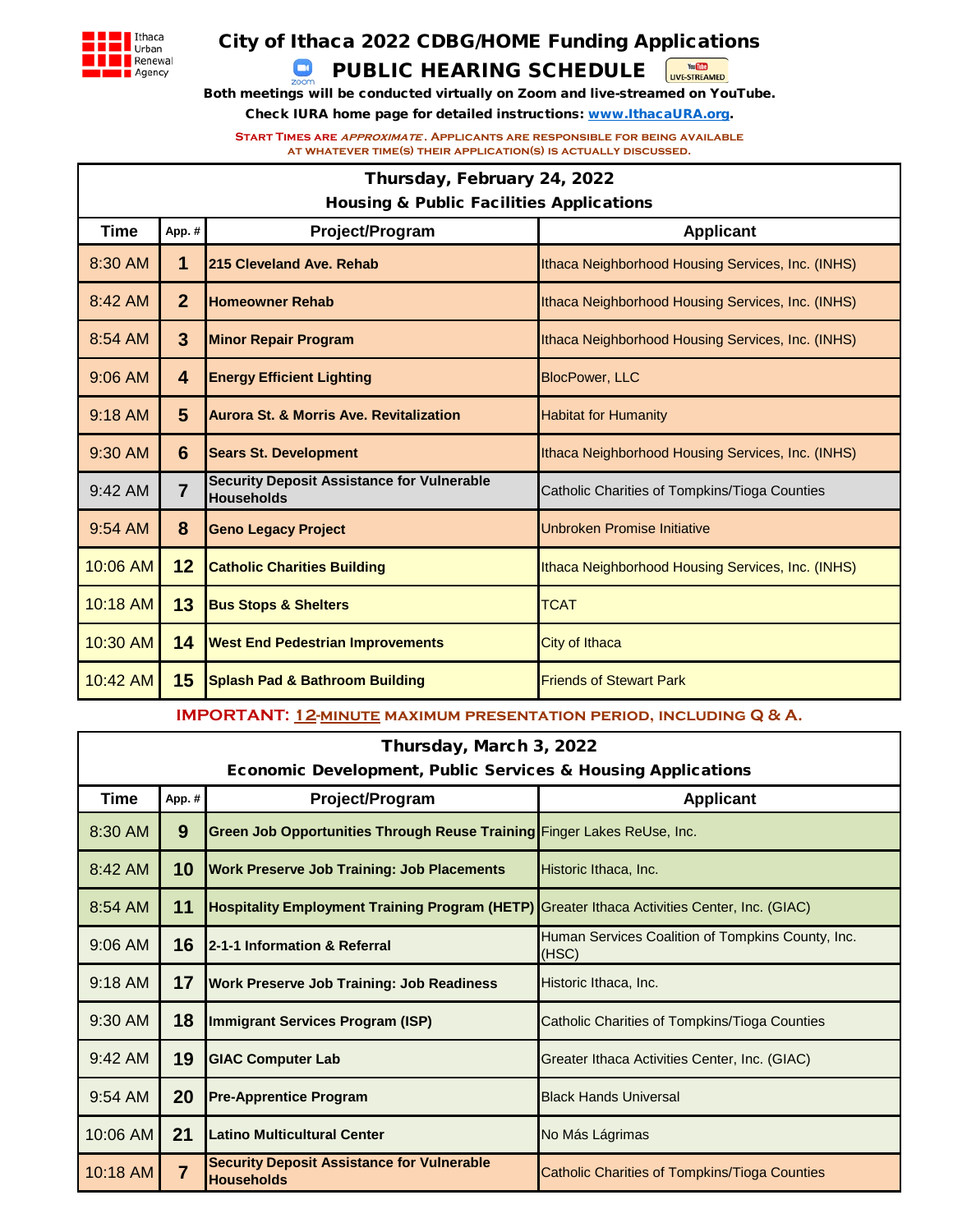### **Finger Lakes ReUse (ReSET)\*** Learning Web (Learning by Doing) **TOTALS/AVGS.**

# **IURA Job Readiness, Training, & Placement Programs: Comparative Outcomes Summary (PY2013-2020)**

<u>Note</u>: IURA-funded programs report outcomes in significantly different ways/formats and levels of detail (even one Program Year to the next). Figures below represent best effort to aggregate/compare data.

| 2013-14 Program Year                 | <b>Historic Ithaca (Work Preserve)</b> | <b>GIAC (HETP)</b>                | <b>Finger Lakes ReUse (ReSET)*</b> | <b>Learning Web (Learning by Doing)</b>              | TOTALS/      |
|--------------------------------------|----------------------------------------|-----------------------------------|------------------------------------|------------------------------------------------------|--------------|
| Goal/Activity:                       | Skill-Building/Job Readiness           | Job Training & Placement          | Skill-Building/Job Readiness       | Placement at Cayuga Med. Ctr./Post-Placement Support |              |
| <b>Amended Goal:</b>                 | n/a                                    | n/a                               | n/a                                | Skill-Building/Job Readiness & Placement             |              |
| <b>Numeric Objective:</b>            | 20 LMI individuals                     | 10 LMI individuals   5 placements | n/a                                | 7 LMI youth placements at CMC                        |              |
| <b>IURA Funding:</b>                 | \$78,500.00                            | \$86,000.00                       | $n/a$ (\$0.00)                     | \$52,776.00                                          | \$217,276.00 |
| <b>Cost per Enrollee:</b>            | \$3,413                                | \$5,733                           | n/a                                | \$1,599                                              | \$3,582      |
| <b>Prior to Entry - Unemployed:</b>  | n/a                                    | n/a                               |                                    |                                                      |              |
| Enrolled:                            |                                        |                                   |                                    |                                                      |              |
| <b>Completed Training:</b>           |                                        |                                   | 30                                 |                                                      |              |
| <b>Retention Rate:</b>               | 82%                                    | 73%                               | 88%                                | 54%                                                  | 74%          |
| <b>Secured Full-Time Employment:</b> |                                        |                                   |                                    | 18 [2 (CMC), 7 (career-path), 9 (non-career path)]   | 36           |
| <b>Met Job-Placement Goal by:</b>    | n/a                                    | 140%                              | n/a                                | 100%                                                 |              |
|                                      |                                        |                                   |                                    |                                                      |              |

| 2015-16 Program Year                 | <b>Historic Ithaca (Work Preserve)</b> | <b>GIAC (HETP)</b>                | <b>Finger Lakes ReUse (ReSET)</b>         | <b>TOTALS/AVGS.</b> |
|--------------------------------------|----------------------------------------|-----------------------------------|-------------------------------------------|---------------------|
| Goal/Activity:                       | Job Readiness & Placement              | Job Training & Placement          | Skill-Building/Job Readiness              |                     |
| <b>Numeric Objective:</b>            | 20 LMI individuals   3 placements      | 16 LMI individuals   4 placements | 21-33 LMI individuals   3 Apprenticeships |                     |
| <b>IURA Funding:</b>                 | \$87,500.00                            | \$109,372.86                      | \$23,759.00                               | \$220,631.86        |
| <b>Cost per Enrollee:</b>            | \$5,468                                | \$6,835                           | \$678                                     | \$4,327             |
| <b>Prior to Entry - Unemployed:</b>  | n/a                                    | n/a                               | 20                                        | 20                  |
| <b>Enrolled:</b>                     | 16                                     |                                   |                                           | 102                 |
| <b>Completed Training:</b>           |                                        | 28                                | 33                                        | 69                  |
| <b>Retention Rate:</b>               | 50%                                    | 55%                               | 94%                                       | 66%                 |
| <b>Secured Full-Time Employment:</b> |                                        | 17                                | 13                                        | 35                  |
| <b>Met Job-Placement Goal by:</b>    | 166%                                   | 425%                              | 433%                                      | 341%                |

| 2014-15 Program Year                 | <b>Historic Ithaca (Work Preserve)*</b> | <b>GIAC (HETP)</b>                | <b>Finger Lakes ReUse (ReSET)</b>      | <b>TOTALS/AVGS.</b> |
|--------------------------------------|-----------------------------------------|-----------------------------------|----------------------------------------|---------------------|
| Goal/Activity:                       | Skill-Building/Job Readiness            | Job Training & Placement          | Skill-Building/Job Readiness           |                     |
| <b>Numeric Objective:</b>            | 20 LMI individuals                      | 20 LMI individuals   5 placements | 16 LMI individuals   3 Apprenticeships |                     |
| <b>IURA Funding:</b>                 | \$82,500.00                             | \$92,495.00                       | \$26,330.00                            | \$201,325.00        |
| <b>Cost per Enrollee:</b>            | \$2,115                                 | \$4,624                           | \$907                                  | \$2,549             |
| <b>Prior to Entry - Unemployed:</b>  | n/a                                     | n/a                               |                                        |                     |
| <b>Enrolled:</b>                     | 39                                      | 20                                | 29                                     | 88                  |
| <b>Completed Training:</b>           | 27                                      | 15                                | 23                                     | 65                  |
| <b>Retention Rate:</b>               | 69%                                     | 75%                               | 79%                                    | 74%                 |
| <b>Secured Full-Time Employment:</b> |                                         | 11                                | 10                                     | 26                  |
| <b>Met Job-Placement Goal by:</b>    | n/a                                     | 220%                              | n/a                                    |                     |
|                                      | *operated Dec. 2014-Feb. 2016           |                                   |                                        |                     |

| 2016-17 Program Year                 | <b>Historic Ithaca (Work Preserve)</b> | GIAC (HETP)                       | <b>TOTALS/AVGS.</b> |
|--------------------------------------|----------------------------------------|-----------------------------------|---------------------|
| Goal/Activity:                       | Job Readiness & Placement              | Job Training & Placement          |                     |
| <b>Numeric Objective:</b>            | 20 LMI individuals   4 placements      | 16 LMI individuals   4 placements |                     |
| <b>IURA Funding:</b>                 | \$87,500.00                            | \$100,000.00                      | \$187,500.00        |
| <b>Cost per Enrollee:</b>            | \$4,375                                | \$5,263                           | \$4,819             |
| <b>Prior to Entry - Unemployed:</b>  | 15.                                    |                                   | 28                  |
| <b>Enrolled:</b>                     |                                        | 19                                | 41                  |
| <b>Completed Training:</b>           | 12                                     | 17                                | 29                  |
| <b>Retention Rate:</b>               | 55%                                    | 89%                               | 72%                 |
| <b>Secured Full-Time Employment:</b> |                                        | 13                                | 18                  |
| <b>Met Job-Placement Goal by:</b>    | 125%                                   | 325%                              | 225%                |

| Med. Ctr./Post-Placement Support |              |
|----------------------------------|--------------|
| diness & Placement               |              |
| nts at CMC                       |              |
|                                  | \$217,276.00 |
|                                  | \$3,582      |
|                                  | 26           |
|                                  | 105          |
|                                  | 78           |
|                                  | 74%          |



\*not IURA-funded (included for comparison purposes)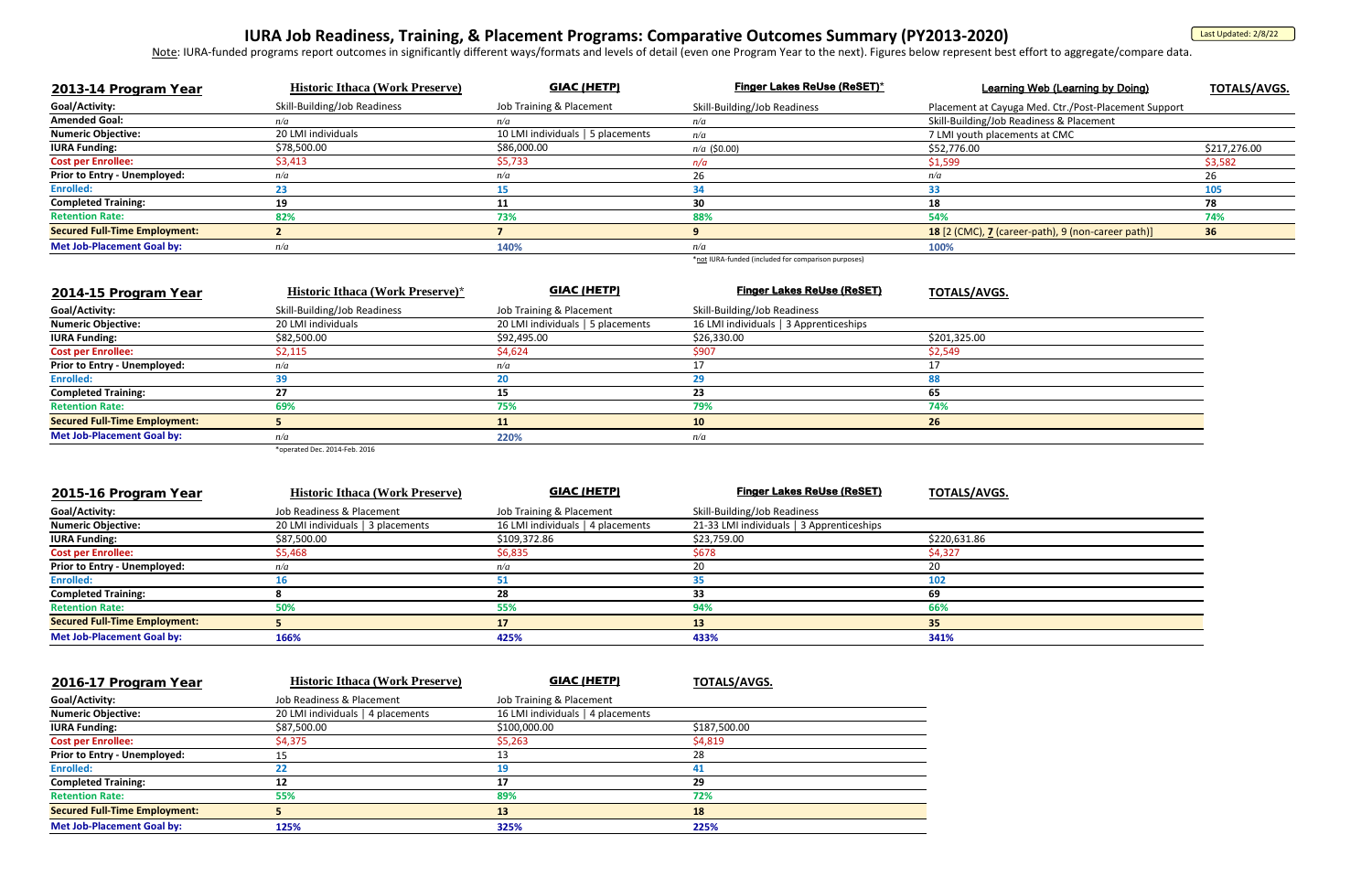| 2017-18 Program Year                 | <b>CCE (Food Entrepreneurship)</b> | <b>GIAC (HETP)</b>                 | <b>Historic Ithaca (Work Preserve)</b> | <b>TOTALS/AVGS.</b> |
|--------------------------------------|------------------------------------|------------------------------------|----------------------------------------|---------------------|
| Goal/Activity:                       | Skill-Building & Micro-Enterprise  | Job Training & Placement           | Job Readiness & Placement              |                     |
| <b>Numeric Objective:</b>            | 8 LMI micro-enterprises            | 20 LMI individuals   14 placements | 20 LMI individuals   6 placements      |                     |
| <b>IURA Funding:</b>                 | \$36,191.01<br>(\$395.99 unused.)  | \$100,000.00                       | \$87,500.00                            | \$223,691.01        |
| <b>Cost per Enrollee:</b>            | \$3,016                            | \$5,000                            | \$4,167                                | \$4,061             |
| Prior to Entry - Under/Unemployed:   | 10                                 |                                    |                                        |                     |
| <b>Enrolled:</b>                     |                                    | 20                                 | 23                                     |                     |
| <b>Completed Training:</b>           |                                    | 20                                 | 15                                     | 43                  |
| <b>Retention Rate:</b>               | 66%                                | 100%                               | 65%                                    | 77%                 |
| <b>Secured Full-Time Employment:</b> |                                    | 16                                 |                                        | 28                  |
| <b>Met Job-Placement Goal by:</b>    | 100%                               | 114%                               | 67%                                    | 94%                 |

| 2019-20 Program Year                 | <b>Finger Lakes ReUse (Job Skills Training)</b> | <b>GIAC (HETP)</b>                 | <b>Historic Ithaca (Work Preserve)</b> | <b>TOTALS/AVGS.</b> |
|--------------------------------------|-------------------------------------------------|------------------------------------|----------------------------------------|---------------------|
| Goal/Activity:                       | Skill-Building/Job Training & Placement         | Job Training & Placement           | Job Readiness & Placement              |                     |
| <b>Numeric Objective:</b>            | 30 LMI individuals   19 placements              | 18 LMI individuals   12 placements | 20 LMI individuals   6 placements      |                     |
| <b>IURA Funding:</b>                 | \$95,529.00                                     | \$110,725.28                       | \$87,500.00                            | \$293,754.28        |
| <b>Cost per Enrollee:</b>            | \$3,082                                         | \$3,355                            | \$7,292                                | \$4,576             |
| Prior to Entry - Under/Unemployed:   | 28                                              | 30                                 |                                        | 70.                 |
| <b>Enrolled:</b>                     | <b>31</b> (incl. 13 Re-Entry)                   | 33                                 |                                        | 45                  |
| <b>Completed Training:</b>           | $9$ (incl. 1 Re-Entry)                          |                                    |                                        | 16                  |
| <b>Retention Rate:</b>               | 29%                                             | 21%                                | 75%                                    | 42%                 |
| <b>Met Training Goal by:</b>         | 30%                                             | 39%                                | 45%                                    | 38%                 |
| <b>Secured Full-Time Employment:</b> |                                                 | 16                                 | ь                                      | 26                  |
| <b>Met Job-Placement Goal by:</b>    | 2%                                              | 133%                               | 100%                                   | 78%                 |

| 2018-19 Program Year                 | <b>Finger Lakes ReUse (Job Skills Training)</b> | <b>GIAC (HETP)</b>                 | <b>Historic Ithaca (Work Preserve)</b> | <b>TOTALS/AVGS.</b> |
|--------------------------------------|-------------------------------------------------|------------------------------------|----------------------------------------|---------------------|
| Goal/Activity:                       | Skill-Building/Job Training & Placement         | Job Training & Placement           | Job Readiness & Placement              |                     |
| <b>Numeric Objective:</b>            | 20 LMI individuals   17 placements              | 17 LMI individuals   12 placements | 20 LMI individuals   6 placements      |                     |
| <b>IURA Funding:</b>                 | \$71,800.00                                     | \$110,000.00                       | \$87,500.00                            | \$269,300.00        |
| <b>Cost per Enrollee:</b>            | \$3,121                                         | \$4,782                            | \$3,500                                | \$3,801             |
| Prior to Entry - Under/Unemployed:   | 23                                              | 20                                 | 28                                     |                     |
| <b>Enrolled:</b>                     | 23                                              | 23                                 | 28                                     |                     |
| <b>Completed Training:</b>           | 12                                              | 14                                 | 18                                     | 44                  |
| <b>Retention Rate:</b>               | 52%                                             | 61%                                | 64%                                    | 59%                 |
| <b>Met Training Goal by:</b>         | 60%                                             | 82%                                | 90%                                    | 77%                 |
| <b>Secured Full-Time Employment:</b> | 24 (incl. 17 volunteers)                        | 13                                 |                                        | 18                  |
| <b>Met Job-Placement Goal by:</b>    | 141%                                            | 116%                               | 83%                                    | 113%                |
|                                      |                                                 |                                    |                                        |                     |

| 2020-21 Program Year                 | <b>Finger Lakes ReUse (Job Skills Training)</b> | GIAC (HETP)                               | <b>Historic Ithaca (Work Preserve)</b> | <b>TOTALS/AVGS.</b> |
|--------------------------------------|-------------------------------------------------|-------------------------------------------|----------------------------------------|---------------------|
| Goal/Activity:                       | Skill-Building/Job Training & Placement         | Job Training & Placement                  | Job Readiness & Placement              |                     |
| <b>Numeric Objective:</b>            | 7 LMI individuals   17 placements               | 20 LMI individuals   14 placements        | 12 LMI individuals   4 placements      |                     |
| <b>IURA Funding:</b>                 | \$75,000.00                                     | \$75,000.00                               | \$87,500.00                            | \$237,500.00        |
| <b>Cost per Enrollee:</b>            | n/a                                             | n/a                                       | \$14,583                               | \$14,583            |
| Prior to Entry - Under/Unemployed:   | n/a<br>In Progress (24.70% Expended) $-$        | n/a<br>NO DATA AVAILABLE.                 | n<br>IN PROGRESS (56.38% EXPENDED)     |                     |
| <b>Enrolled:</b>                     | n/a<br><b>NUMERIC DATA NOT YET PROVIDED</b>     | <b>CONTRACT PENDING EXECUTION.</b><br>n/a |                                        |                     |
| <b>Completed Training:</b>           | n/a                                             | n/a                                       | n                                      |                     |
| <b>Retention Rate:</b>               | n/a                                             | n/a                                       | 100%                                   | 100%                |
| <b>Met Training Goal by:</b>         | n/a                                             | n/a                                       | 50%                                    | 50%                 |
| <b>Secured Full-Time Employment:</b> | n/a                                             | n/a                                       |                                        |                     |
| <b>Met Job-Placement Goal by:</b>    | n/a                                             | n/a                                       | 25%                                    | 25%                 |

| $\overline{\phantom{a}}$ |  |
|--------------------------|--|
|                          |  |
|                          |  |
|                          |  |
|                          |  |
|                          |  |
|                          |  |
|                          |  |
|                          |  |
|                          |  |
|                          |  |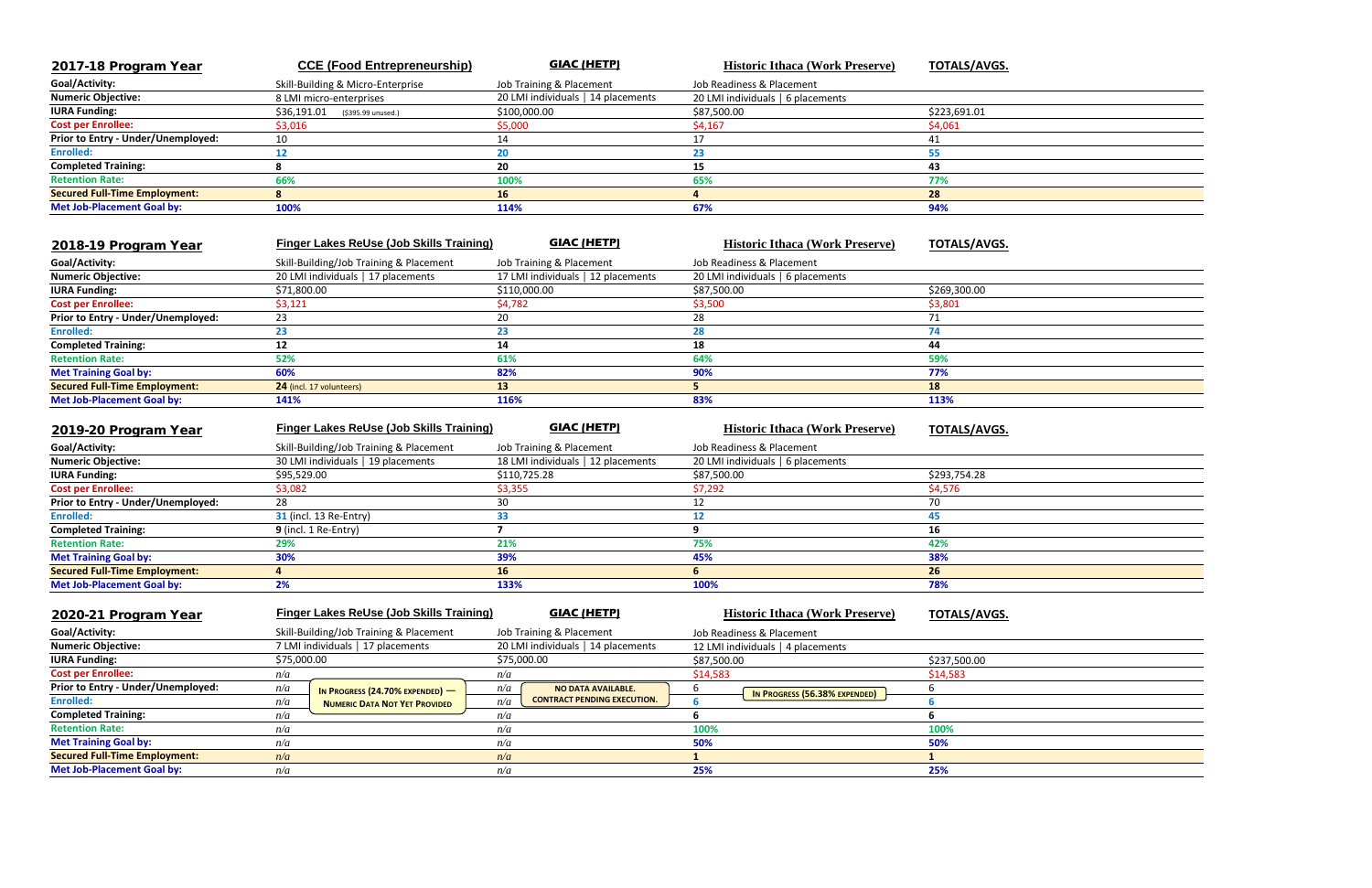

# **2022 HUD Entitlement Program Links to Application & Attachment PDFs**

All Applications *without* Attachments (13.5 MB)

<http://www.cityofithaca.org/DocumentCenter/View/13632/All-Applications-without-Attachments-135-MB>

All Applications *with* Attachments (75.1 MB) <http://www.cityofithaca.org/DocumentCenter/View/13631/All-Applications-with-Attachments-751-MB>

# **HOUSING APPLICATIONS**

All Housing Applications with Attachments (127.6 MB)

<http://www.cityofithaca.org/DocumentCenter/View/13634/All-HOUSING-Applications-with-Attachments-1276-MB>

Application #1: 215 Cleveland Ave. Rehab, Ithaca Neighborhood Housing Services, Inc. (INHS)

- Application[: http://www.cityofithaca.org/DocumentCenter/View/13584/01---INHS---215-Cleveland-Ave-Rehab-](http://www.cityofithaca.org/DocumentCenter/View/13584/01---INHS---215-Cleveland-Ave-Rehab---Application---Housing) [--Application---Housing](http://www.cityofithaca.org/DocumentCenter/View/13584/01---INHS---215-Cleveland-Ave-Rehab---Application---Housing)
- Attachments: [http://www.cityofithaca.org/DocumentCenter/View/13585/01---INHS---215-Cleveland-Ave-](http://www.cityofithaca.org/DocumentCenter/View/13585/01---INHS---215-Cleveland-Ave-Rehab---Application-Attachments---Housing)[Rehab---Application-Attachments---Housing](http://www.cityofithaca.org/DocumentCenter/View/13585/01---INHS---215-Cleveland-Ave-Rehab---Application-Attachments---Housing)

Application #2: Homeowner Rehab, Ithaca Neighborhood Housing Services, Inc. (INHS)

- Application[: http://www.cityofithaca.org/DocumentCenter/View/13586/02---INHS---Homeowner-Rehab---](http://www.cityofithaca.org/DocumentCenter/View/13586/02---INHS---Homeowner-Rehab---Application---Housing) [Application---Housing](http://www.cityofithaca.org/DocumentCenter/View/13586/02---INHS---Homeowner-Rehab---Application---Housing)
- Attachments: [http://www.cityofithaca.org/DocumentCenter/View/13587/02---INHS---Homeowner-Rehab---](http://www.cityofithaca.org/DocumentCenter/View/13587/02---INHS---Homeowner-Rehab---Application-Attachments---Housing) [Application-Attachments---Housing](http://www.cityofithaca.org/DocumentCenter/View/13587/02---INHS---Homeowner-Rehab---Application-Attachments---Housing)

Application #3: Minor Repair Program, Ithaca Neighborhood Housing Services, Inc. (INHS)

- Application[: http://www.cityofithaca.org/DocumentCenter/View/13588/03---INHS---Minor-Repair---](http://www.cityofithaca.org/DocumentCenter/View/13588/03---INHS---Minor-Repair---Application---Housing) [Application---Housing](http://www.cityofithaca.org/DocumentCenter/View/13588/03---INHS---Minor-Repair---Application---Housing)
- Attachments: [http://www.cityofithaca.org/DocumentCenter/View/13589/03---INHS---Minor-Repair---](http://www.cityofithaca.org/DocumentCenter/View/13589/03---INHS---Minor-Repair---Application-Attachments---Housing) [Application-Attachments---Housing](http://www.cityofithaca.org/DocumentCenter/View/13589/03---INHS---Minor-Repair---Application-Attachments---Housing)

Application #4: Energy Efficient Lighting, BlocPower, LLC

- Application[: http://www.cityofithaca.org/DocumentCenter/View/13590/04---BlocPower---Energy-Efficient-](http://www.cityofithaca.org/DocumentCenter/View/13590/04---BlocPower---Energy-Efficient-Lighting---Application---Housing)[Lighting---Application---Housing](http://www.cityofithaca.org/DocumentCenter/View/13590/04---BlocPower---Energy-Efficient-Lighting---Application---Housing)
- Attachments: [http://www.cityofithaca.org/DocumentCenter/View/13591/04---BlocPower---Energy-Efficient-](http://www.cityofithaca.org/DocumentCenter/View/13591/04---BlocPower---Energy-Efficient-Lighting---Application-Attachments---Housing)[Lighting---Application-Attachments---Housing](http://www.cityofithaca.org/DocumentCenter/View/13591/04---BlocPower---Energy-Efficient-Lighting---Application-Attachments---Housing)

Application #5: Aurora St. & Morris Ave. Revitalization, Habitat for Humanity

- Application[: http://www.cityofithaca.org/DocumentCenter/View/13592/05---Habitat-for-Humanity---Aurora-](http://www.cityofithaca.org/DocumentCenter/View/13592/05---Habitat-for-Humanity---Aurora-St-and-Morris-Ave-Revitalization---Application---Housing)[St-and-Morris-Ave-Revitalization---Application---Housing](http://www.cityofithaca.org/DocumentCenter/View/13592/05---Habitat-for-Humanity---Aurora-St-and-Morris-Ave-Revitalization---Application---Housing)
- Attachments: [http://www.cityofithaca.org/DocumentCenter/View/13593/05---Habitat-for-Humanity---Aurora-](http://www.cityofithaca.org/DocumentCenter/View/13593/05---Habitat-for-Humanity---Aurora-St-and-Morris-Ave-Revitalization---Application-Attachments---Housing)[St-and-Morris-Ave-Revitalization---Application-Attachments---Housing](http://www.cityofithaca.org/DocumentCenter/View/13593/05---Habitat-for-Humanity---Aurora-St-and-Morris-Ave-Revitalization---Application-Attachments---Housing)

Application #6: Sears St. Development, Ithaca Neighborhood Housing Services, Inc. (INHS)

- Application[: http://www.cityofithaca.org/DocumentCenter/View/13594/06---INHS---Sears-St-Development--](http://www.cityofithaca.org/DocumentCenter/View/13594/06---INHS---Sears-St-Development--Application---Housing) [Application---Housing](http://www.cityofithaca.org/DocumentCenter/View/13594/06---INHS---Sears-St-Development--Application---Housing)
- Attachments: [http://www.cityofithaca.org/DocumentCenter/View/13595/06---INHS---Sears-St-Development--](http://www.cityofithaca.org/DocumentCenter/View/13595/06---INHS---Sears-St-Development--Application-Attachments----Housing) [Application-Attachments----Housing](http://www.cityofithaca.org/DocumentCenter/View/13595/06---INHS---Sears-St-Development--Application-Attachments----Housing)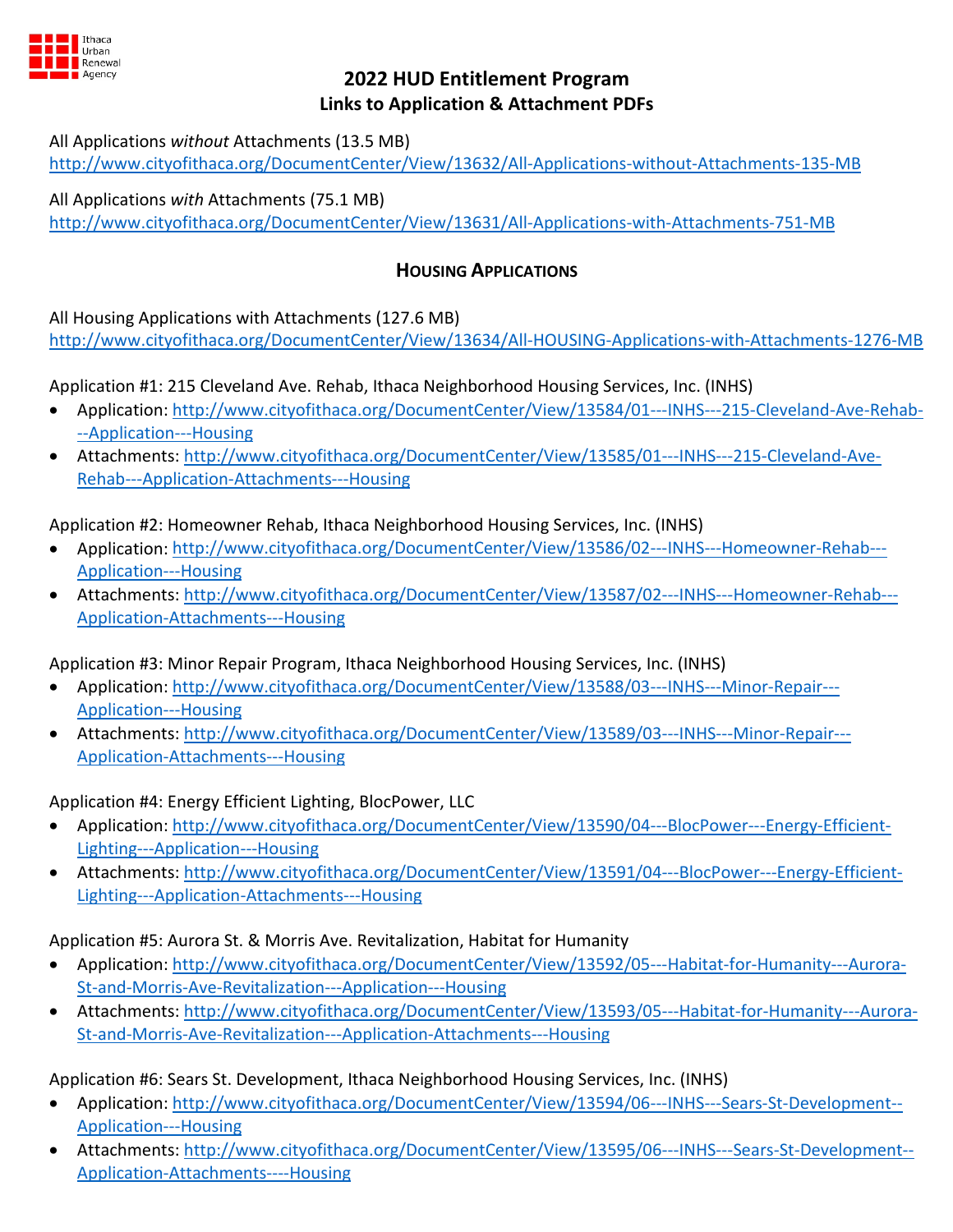Application #7: Security Deposit Assistance Program, Catholic Charities (Tompkins/Tioga Counties)

- Application[: http://www.cityofithaca.org/DocumentCenter/View/13596/07---Catholic-Charities---Security-](http://www.cityofithaca.org/DocumentCenter/View/13596/07---Catholic-Charities---Security-Deposit-Assistance---Application---Housing)[Deposit-Assistance---Application---Housing](http://www.cityofithaca.org/DocumentCenter/View/13596/07---Catholic-Charities---Security-Deposit-Assistance---Application---Housing)
- Attachments: [http://www.cityofithaca.org/DocumentCenter/View/13597/07---Catholic-Charities---Security-](http://www.cityofithaca.org/DocumentCenter/View/13597/07---Catholic-Charities---Security-Deposit-Assistance---Application-Attachments---Housing)[Deposit-Assistance---Application-Attachments---Housing](http://www.cityofithaca.org/DocumentCenter/View/13597/07---Catholic-Charities---Security-Deposit-Assistance---Application-Attachments---Housing)

Application #8: Geno Legacy Project, Unbroken Promise Initiative

- Application[: http://www.cityofithaca.org/DocumentCenter/View/13598/08---Unbroken-Promise-Initiative---](http://www.cityofithaca.org/DocumentCenter/View/13598/08---Unbroken-Promise-Initiative---Geno-Legacy-Project---Application---Housing) [Geno-Legacy-Project---Application---Housing](http://www.cityofithaca.org/DocumentCenter/View/13598/08---Unbroken-Promise-Initiative---Geno-Legacy-Project---Application---Housing)
- Attachments: [http://www.cityofithaca.org/DocumentCenter/View/13599/08---Unbroken-Promise-Initiative---](http://www.cityofithaca.org/DocumentCenter/View/13599/08---Unbroken-Promise-Initiative---Geno-Legacy-Project---Application-Attachments---Housing) [Geno-Legacy-Project---Application-Attachments---Housing](http://www.cityofithaca.org/DocumentCenter/View/13599/08---Unbroken-Promise-Initiative---Geno-Legacy-Project---Application-Attachments---Housing)

# **ECONOMIC DEVELOPMENT APPLICATIONS**

All Economic Development Applications with Attachments (10.3 MB) [http://www.cityofithaca.org/DocumentCenter/View/13633/All-ECON-DEVT-Applications-with-Attachments-103-](http://www.cityofithaca.org/DocumentCenter/View/13633/All-ECON-DEVT-Applications-with-Attachments-103-MB) [MB](http://www.cityofithaca.org/DocumentCenter/View/13633/All-ECON-DEVT-Applications-with-Attachments-103-MB)

Application #9: Green Job Opportunities Through Reuse Training, Finger Lakes ReUse, Inc.

- Application[: http://www.cityofithaca.org/DocumentCenter/View/13600/09---FLRU---Green-Job-Opportunities--](http://www.cityofithaca.org/DocumentCenter/View/13600/09---FLRU---Green-Job-Opportunities----Application---Econ-Devt) [--Application---Econ-Devt](http://www.cityofithaca.org/DocumentCenter/View/13600/09---FLRU---Green-Job-Opportunities----Application---Econ-Devt)
- Attachments: [http://www.cityofithaca.org/DocumentCenter/View/13601/09---FLRU---Green-Job-](http://www.cityofithaca.org/DocumentCenter/View/13601/09---FLRU---Green-Job-Opportunities----Application-Attachments---Econ-Devt)[Opportunities----Application-Attachments---Econ-Devt](http://www.cityofithaca.org/DocumentCenter/View/13601/09---FLRU---Green-Job-Opportunities----Application-Attachments---Econ-Devt)

Application #10: Work Preserve Job Training: Job Placements, Historic Ithaca, Inc.

- Application[: http://www.cityofithaca.org/DocumentCenter/View/13602/10---Historic-Ithaca---Work-Preserve-](http://www.cityofithaca.org/DocumentCenter/View/13602/10---Historic-Ithaca---Work-Preserve-Job-Training---Job-Placements---Application---Econ-Devt)[Job-Training---Job-Placements---Application---Econ-Devt](http://www.cityofithaca.org/DocumentCenter/View/13602/10---Historic-Ithaca---Work-Preserve-Job-Training---Job-Placements---Application---Econ-Devt)
- Attachments: [http://www.cityofithaca.org/DocumentCenter/View/13603/10---Historic-Ithaca---Work-](http://www.cityofithaca.org/DocumentCenter/View/13603/10---Historic-Ithaca---Work-Preserve-Job-Training---Job-Placements---Application-Attachments---Econ-Devt)[Preserve-Job-Training---Job-Placements---Application-Attachments---Econ-Devt](http://www.cityofithaca.org/DocumentCenter/View/13603/10---Historic-Ithaca---Work-Preserve-Job-Training---Job-Placements---Application-Attachments---Econ-Devt)

Application #11: Hospitality Employment Training Program (HETP), Greater Ithaca Activities Center, Inc. (GIAC)

- Application: [http://www.cityofithaca.org/DocumentCenter/View/13604/11---GIAC---HETP---Application---Econ-](http://www.cityofithaca.org/DocumentCenter/View/13604/11---GIAC---HETP---Application---Econ-Devt)[Devt](http://www.cityofithaca.org/DocumentCenter/View/13604/11---GIAC---HETP---Application---Econ-Devt)
- Attachments: [http://www.cityofithaca.org/DocumentCenter/View/13605/11---GIAC---HETP---Application-](http://www.cityofithaca.org/DocumentCenter/View/13605/11---GIAC---HETP---Application-Attachments---Econ-Devt)[Attachments---Econ-Devt](http://www.cityofithaca.org/DocumentCenter/View/13605/11---GIAC---HETP---Application-Attachments---Econ-Devt)

# **PUBLIC FACILITIES APPLICATIONS**

All Public Facilities Applications with Attachments (36.5 MB)

[http://www.cityofithaca.org/DocumentCenter/View/13635/All-PUBLIC-FACILITIES-Applications-with-Attachments-](http://www.cityofithaca.org/DocumentCenter/View/13635/All-PUBLIC-FACILITIES-Applications-with-Attachments-365-MB)[365-MB](http://www.cityofithaca.org/DocumentCenter/View/13635/All-PUBLIC-FACILITIES-Applications-with-Attachments-365-MB)

Application #12: Catholic Charities Building, Ithaca Neighborhood Housing Services, Inc. (INHS)

- Application[: http://www.cityofithaca.org/DocumentCenter/View/13608/13---INHS---Catholic-Charities-](http://www.cityofithaca.org/DocumentCenter/View/13608/13---INHS---Catholic-Charities-Building---Application---Public-Facilities)[Building---Application---Public-Facilities](http://www.cityofithaca.org/DocumentCenter/View/13608/13---INHS---Catholic-Charities-Building---Application---Public-Facilities)
- Attachments: [http://www.cityofithaca.org/DocumentCenter/View/13609/13---INHS---Catholic-Charities-](http://www.cityofithaca.org/DocumentCenter/View/13609/13---INHS---Catholic-Charities-Building---Application-Attachments---Public-Facilities)[Building---Application-Attachments---Public-Facilities](http://www.cityofithaca.org/DocumentCenter/View/13609/13---INHS---Catholic-Charities-Building---Application-Attachments---Public-Facilities)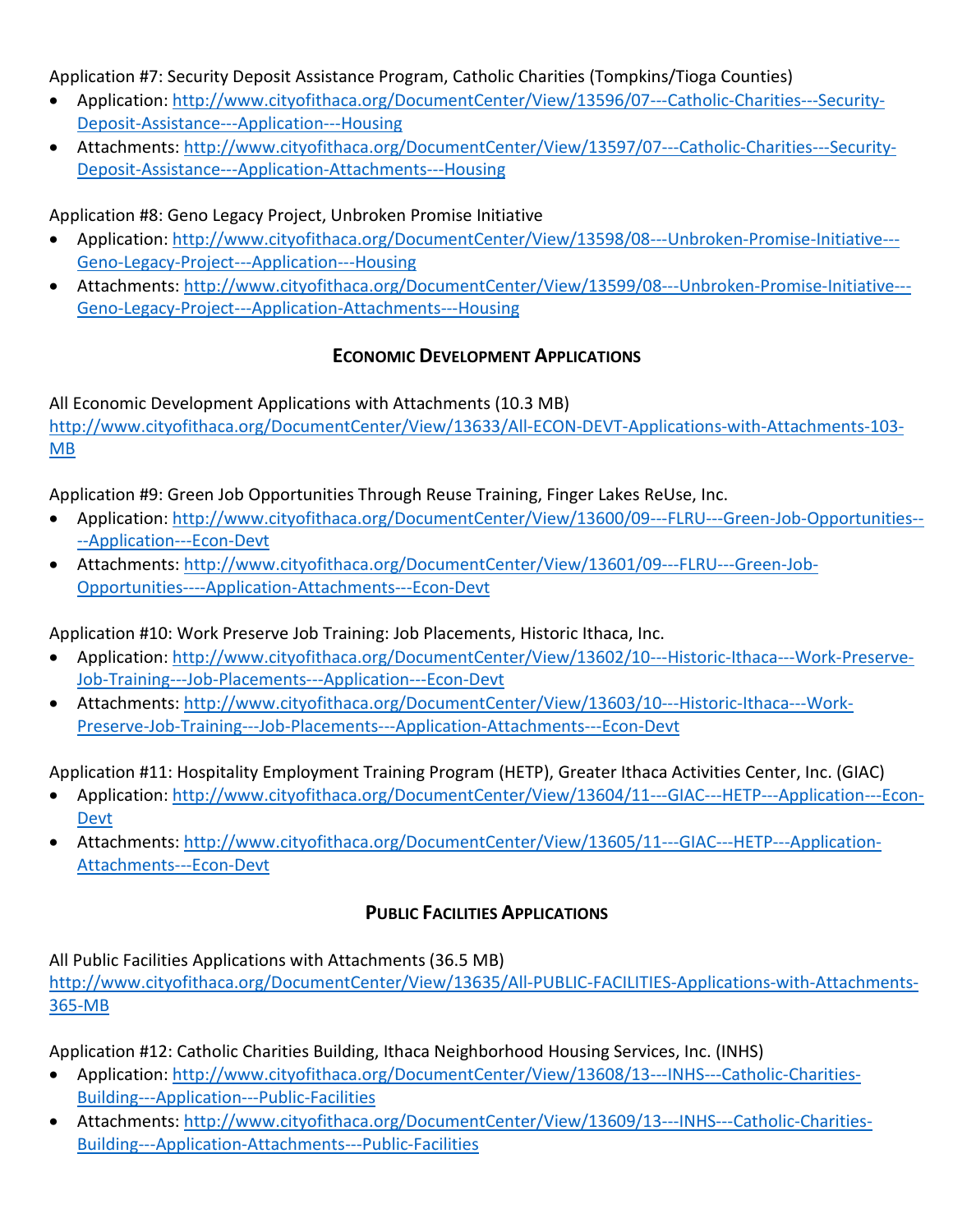Application #13: Bus Stops & Shelters, TCAT

- Application[: http://www.cityofithaca.org/DocumentCenter/View/13610/14---TCAT---Bus-Stops-and-Shelters---](http://www.cityofithaca.org/DocumentCenter/View/13610/14---TCAT---Bus-Stops-and-Shelters---Application---Public-Facilities) [Application---Public-Facilities](http://www.cityofithaca.org/DocumentCenter/View/13610/14---TCAT---Bus-Stops-and-Shelters---Application---Public-Facilities)
- Attachments: [http://www.cityofithaca.org/DocumentCenter/View/13611/14---TCAT---Bus-Stops-and-Shelters--](http://www.cityofithaca.org/DocumentCenter/View/13611/14---TCAT---Bus-Stops-and-Shelters---Application-Attachments---Public-Facilities) [-Application-Attachments---Public-Facilities](http://www.cityofithaca.org/DocumentCenter/View/13611/14---TCAT---Bus-Stops-and-Shelters---Application-Attachments---Public-Facilities)

Application #14: West End Pedestrian Improvements, City of Ithaca

- Application[: http://www.cityofithaca.org/DocumentCenter/View/13612/15---City-of-Ithaca---West-End-](http://www.cityofithaca.org/DocumentCenter/View/13612/15---City-of-Ithaca---West-End-Pedestrian-Improvements---Application---Public-Facilities)[Pedestrian-Improvements---Application---Public-Facilities](http://www.cityofithaca.org/DocumentCenter/View/13612/15---City-of-Ithaca---West-End-Pedestrian-Improvements---Application---Public-Facilities)
- Attachments: [http://www.cityofithaca.org/DocumentCenter/View/13613/15---City-of-Ithaca---West-End-](http://www.cityofithaca.org/DocumentCenter/View/13613/15---City-of-Ithaca---West-End-Pedestrian-Improvements---Application-Attachments---Public-Facilities)[Pedestrian-Improvements---Application-Attachments---Public-Facilities](http://www.cityofithaca.org/DocumentCenter/View/13613/15---City-of-Ithaca---West-End-Pedestrian-Improvements---Application-Attachments---Public-Facilities)

Application #15: Splash Pad & Bathroom Building, Friends of Stewart Park

- Application[: http://www.cityofithaca.org/DocumentCenter/View/13614/16---Friends-of-Stewart-Park---Splash-](http://www.cityofithaca.org/DocumentCenter/View/13614/16---Friends-of-Stewart-Park---Splash-Pad-and-Bathroom-Building---Application---Public-Facilities)[Pad-and-Bathroom-Building---Application---Public-Facilities](http://www.cityofithaca.org/DocumentCenter/View/13614/16---Friends-of-Stewart-Park---Splash-Pad-and-Bathroom-Building---Application---Public-Facilities)
- Attachments: [http://www.cityofithaca.org/DocumentCenter/View/13615/16---Friends-of-Stewart-Park---](http://www.cityofithaca.org/DocumentCenter/View/13615/16---Friends-of-Stewart-Park---Splash-Pad-and-Bathroom-Building---Application-Attachments---Public-Facilities) [Splash-Pad-and-Bathroom-Building---Application-Attachments---Public-Facilities](http://www.cityofithaca.org/DocumentCenter/View/13615/16---Friends-of-Stewart-Park---Splash-Pad-and-Bathroom-Building---Application-Attachments---Public-Facilities)

# **PUBLIC SERVICES APPLICATIONS**

All Public Services Applications with Attachments (17.8 MB)

[http://www.cityofithaca.org/DocumentCenter/View/13636/All-PUBLIC-SERVICES-Applications-with-Attachments-](http://www.cityofithaca.org/DocumentCenter/View/13636/All-PUBLIC-SERVICES-Applications-with-Attachments-178-MB)[178-MB](http://www.cityofithaca.org/DocumentCenter/View/13636/All-PUBLIC-SERVICES-Applications-with-Attachments-178-MB)

Application #16: 2-1-1 Information & Referral, Human Services Coalition of Tompkins County, Inc. (HSC)

- Application[: http://www.cityofithaca.org/DocumentCenter/View/13616/17---HSC---2-1-1---Application---](http://www.cityofithaca.org/DocumentCenter/View/13616/17---HSC---2-1-1---Application---Public-Services) [Public-Services](http://www.cityofithaca.org/DocumentCenter/View/13616/17---HSC---2-1-1---Application---Public-Services)
- Attachments: [http://www.cityofithaca.org/DocumentCenter/View/13617/17---HSC---2-1-1---Application-](http://www.cityofithaca.org/DocumentCenter/View/13617/17---HSC---2-1-1---Application-Attachments---Public-Services)[Attachments---Public-Services](http://www.cityofithaca.org/DocumentCenter/View/13617/17---HSC---2-1-1---Application-Attachments---Public-Services)

Application #17: Work Preserve Job Training: Job Readiness, Historic Ithaca, Inc.

- Application[: http://www.cityofithaca.org/DocumentCenter/View/13618/18---Historic-Ithaca---Work-Preserve-](http://www.cityofithaca.org/DocumentCenter/View/13618/18---Historic-Ithaca---Work-Preserve-Job-Training---Job-Readiness---Application---Public-Services)[Job-Training---Job-Readiness---Application---Public-Services](http://www.cityofithaca.org/DocumentCenter/View/13618/18---Historic-Ithaca---Work-Preserve-Job-Training---Job-Readiness---Application---Public-Services)
- Attachments: [http://www.cityofithaca.org/DocumentCenter/View/13619/18---Historic-Ithaca---Work-](http://www.cityofithaca.org/DocumentCenter/View/13619/18---Historic-Ithaca---Work-Preserve-Job-Training---Job-Readiness---Application-Attachments---Public-Services)[Preserve-Job-Training---Job-Readiness---Application-Attachments---Public-Services](http://www.cityofithaca.org/DocumentCenter/View/13619/18---Historic-Ithaca---Work-Preserve-Job-Training---Job-Readiness---Application-Attachments---Public-Services)

Application #18: Immigrant Services Program (ISP), Catholic Charities (Tompkins/Tioga Counties)

- Application[: http://www.cityofithaca.org/DocumentCenter/View/13620/19---Catholic-Charities---Immigrant-](http://www.cityofithaca.org/DocumentCenter/View/13620/19---Catholic-Charities---Immigrant-Services-Program---Application---Public-Services)[Services-Program---Application---Public-Services](http://www.cityofithaca.org/DocumentCenter/View/13620/19---Catholic-Charities---Immigrant-Services-Program---Application---Public-Services)
- Attachments: [http://www.cityofithaca.org/DocumentCenter/View/13621/19---Catholic-Charities---Immigrant-](http://www.cityofithaca.org/DocumentCenter/View/13621/19---Catholic-Charities---Immigrant-Services-Program---Application-Attachments---Public-Services)[Services-Program---Application-Attachments---Public-Services](http://www.cityofithaca.org/DocumentCenter/View/13621/19---Catholic-Charities---Immigrant-Services-Program---Application-Attachments---Public-Services)

Application #19: GIAC Computer Lab, Greater Ithaca Activities Center, Inc. (GIAC)

- Application[: http://www.cityofithaca.org/DocumentCenter/View/13622/20---GIAC---GIAC-Computer-Lab---](http://www.cityofithaca.org/DocumentCenter/View/13622/20---GIAC---GIAC-Computer-Lab---Application---Public-Services) [Application---Public-Services](http://www.cityofithaca.org/DocumentCenter/View/13622/20---GIAC---GIAC-Computer-Lab---Application---Public-Services)
- Attachments: [http://www.cityofithaca.org/DocumentCenter/View/13623/20---GIAC---GIAC-Computer-Lab---](http://www.cityofithaca.org/DocumentCenter/View/13623/20---GIAC---GIAC-Computer-Lab---Application-Attachments---Public-Services) [Application-Attachments---Public-Services](http://www.cityofithaca.org/DocumentCenter/View/13623/20---GIAC---GIAC-Computer-Lab---Application-Attachments---Public-Services)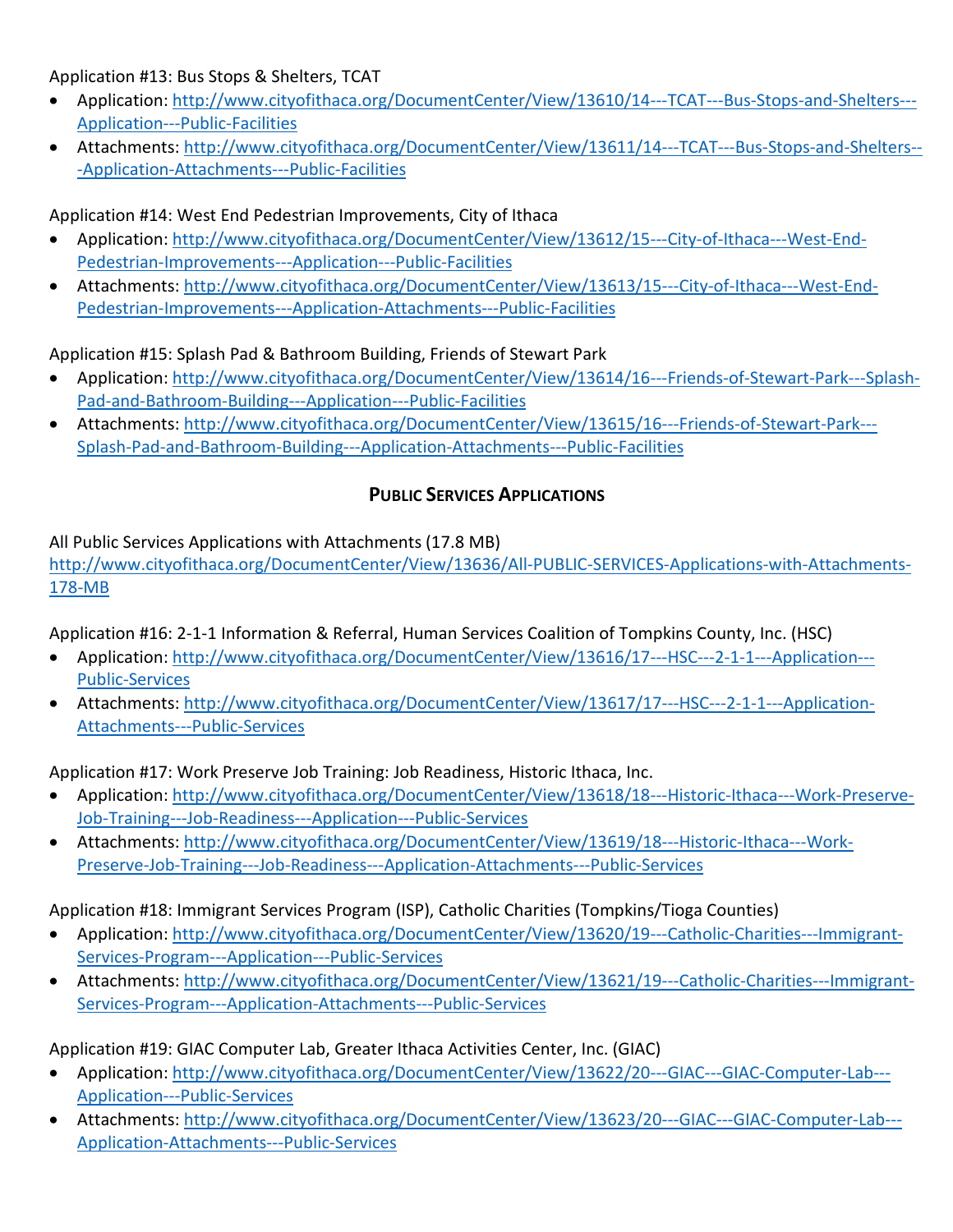Application #20: Pre-Apprentice Program % Work Services, Black Hands Universal

- Application[: http://www.cityofithaca.org/DocumentCenter/View/13624/21---Black-Hands-Universal---Pre-](http://www.cityofithaca.org/DocumentCenter/View/13624/21---Black-Hands-Universal---Pre-Apprentice-Program---Application---Public-Services)[Apprentice-Program---Application---Public-Services](http://www.cityofithaca.org/DocumentCenter/View/13624/21---Black-Hands-Universal---Pre-Apprentice-Program---Application---Public-Services)
- Attachments: [http://www.cityofithaca.org/DocumentCenter/View/13625/21---Black-Hands-Universal---Pre-](http://www.cityofithaca.org/DocumentCenter/View/13625/21---Black-Hands-Universal---Pre-Apprentice-Program---Application-Attachments---Public-Services)[Apprentice-Program---Application-Attachments---Public-Services](http://www.cityofithaca.org/DocumentCenter/View/13625/21---Black-Hands-Universal---Pre-Apprentice-Program---Application-Attachments---Public-Services)

Application #21: Latino Multicultural Center, No Más Lágrimas

- Application[: http://www.cityofithaca.org/DocumentCenter/View/13626/22---No-M%C3%A1s-L%C3%A1grimas-](http://www.cityofithaca.org/DocumentCenter/View/13626/22---No-M%C3%A1s-L%C3%A1grimas---Latino-Multicultural-Center---Application---Public-Services) [--Latino-Multicultural-Center---Application---Public-Services](http://www.cityofithaca.org/DocumentCenter/View/13626/22---No-M%C3%A1s-L%C3%A1grimas---Latino-Multicultural-Center---Application---Public-Services)
- Attachments: [http://www.cityofithaca.org/DocumentCenter/View/13627/22---No-M%C3%A1s-](http://www.cityofithaca.org/DocumentCenter/View/13627/22---No-M%C3%A1s-L%C3%A1grimas---Latino-Multicultural-Center---Application-Attachments---Public-Services)[L%C3%A1grimas---Latino-Multicultural-Center---Application-Attachments---Public-Services](http://www.cityofithaca.org/DocumentCenter/View/13627/22---No-M%C3%A1s-L%C3%A1grimas---Latino-Multicultural-Center---Application-Attachments---Public-Services)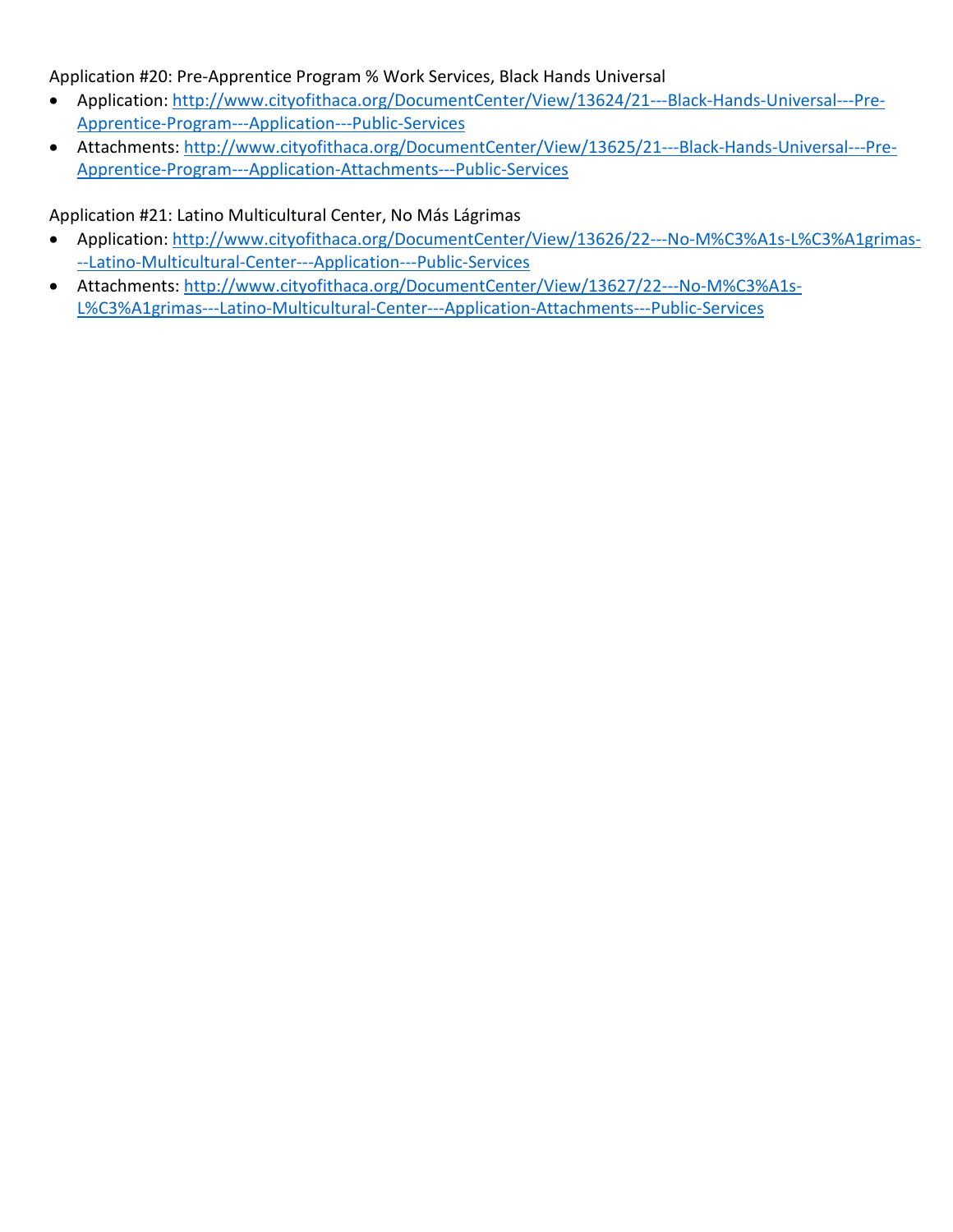

# 2022 CITY OF ITHACA HUD ENTITLEMENT GRANT ― Action Plan Schedule ―

All meetings will be virtual meetings conducted on  $\begin{bmatrix} \text{out } & \text{out } \\ \text{out } & \text{out } \end{bmatrix}$  due to COVID-19 pandemic.



Check City of Ithaca's online Agenda Center [\(www.cityofithaca.org/agendacenter\)](http://www.cityofithaca.org/agendacenter) and Calendar [\(www.cityofithaca.org/calendar.aspx\)](http://www.cityofithaca.org/calendar.aspx) for detailed instructions.

| <b>MILESTONE</b>                                                                                     | <b>DATE/LOCATION</b>                                                                                |
|------------------------------------------------------------------------------------------------------|-----------------------------------------------------------------------------------------------------|
| <b>Organizational Meeting</b>                                                                        | 8:30 A.M., Thursday, October 28, 2021, IURA Meeting                                                 |
| <b>CALL FOR FUNDING PROPOSALS ISSUED</b>                                                             | <b>DECEMBER 1, 2021</b>                                                                             |
| <b>PUBLIC INFORMATION &amp; INPUT VIRTUAL MEETING #1</b>                                             | 5:00-6:00 p.m., Tuesday, December 7, 2021<br>Zoom Virtual Platform - link at: www.IthacaURA.org     |
| <b>PUBLIC INFORMATION &amp; INPUT VIRTUAL MEETING #2</b>                                             | 12:00-1:30 p.m., Thursday, December 9, 2021<br>Zoom Virtual Platform - link at: www.IthacaURA.org   |
| <b>PUBLIC INFORMATION &amp; INPUT VIRTUAL MEETING #3</b>                                             | 12:00-1:00 p.m., Friday, December 17, 2021<br>Zoom Virtual Platform - link at: www.IthacaURA.org    |
| <b>PUBLIC INFORMATION &amp; INPUT VIRTUAL MEETING #4</b>                                             | 12:00-1:00 p.m., Saturday, December 18, 2021<br>Zoom Virtual Platform - link at: www.lthacaURA.org  |
| CONSULTATION & TECHNICAL ASSISTANCE (BY REQUEST)                                                     | Contact Anisa Mendizabal for availability:<br>amendizabal@cityofithaca.org or (213) 220-3522 (cell) |
| <b>FUNDING APPLICATIONS DUE:</b>                                                                     | NOON, MONDAY, JANUARY 31, 2022                                                                      |
| Economic Development Committee Meeting #1                                                            | 3:30 P.M., Tuesday, February 8, 2022                                                                |
| Neighborhood Investment Committee Meeting #1                                                         | 8:30 A.M., Friday, February 11, 2022                                                                |
| Neighborhood Investment Committee Meeting #2                                                         | 8:30 A.M., Friday, February 18, 2022                                                                |
| <b>IURA MEETING #1 - PUBLIC HEARING #1</b>                                                           | 8:30-11:30 A.M., Thursday, February 24, 2022                                                        |
| <b>IURA MEETING #2 - PUBLIC HEARING #1 (CONT.)</b>                                                   | 8:30-11:30 A.M., Thursday, March 3, 2022                                                            |
| Neighborhood Investment Committee Meeting #3                                                         | 8:30 A.M., Friday, March 11, 2022                                                                   |
| Economic Development Committee Meeting #2                                                            | 3:30 P.M., Tuesday, March 8, 2022                                                                   |
| <b>IURA MEETING #3</b>                                                                               | 8:30-11:30 A.M., Thursday, March 24, 2022                                                           |
| <b>IURA MEETING #4</b>                                                                               | 8:30-11:30 A.M., Thursday, March 31, 2022                                                           |
| <b>IURA Adoption of Draft Action Plan</b>                                                            | 8:30-11:30 A.M., Thursday, March 31, 2022                                                           |
| Draft Action Plan Available for 30-Day Public Comment Period                                         | 12:00 P.M., Friday, April 29, 2022 (narrative)                                                      |
| <b>PUBLIC HEARING #2 - Planning &amp; Economic Development</b><br><b>Committee of Common Council</b> | 6:00 P.M., Wednesday, May 18, 2022                                                                  |
| Close 30-Day Comment Period on Draft Action Plan                                                     | 5:00 P.M., Monday, May 30, 2022                                                                     |
| <b>Common Council Approves Action Plan</b>                                                           | 6:00 P.M., Wednesday, June 1, 2022                                                                  |
| <b>Submit Action Plan to HUD</b>                                                                     | <b>June 2, 2022</b>                                                                                 |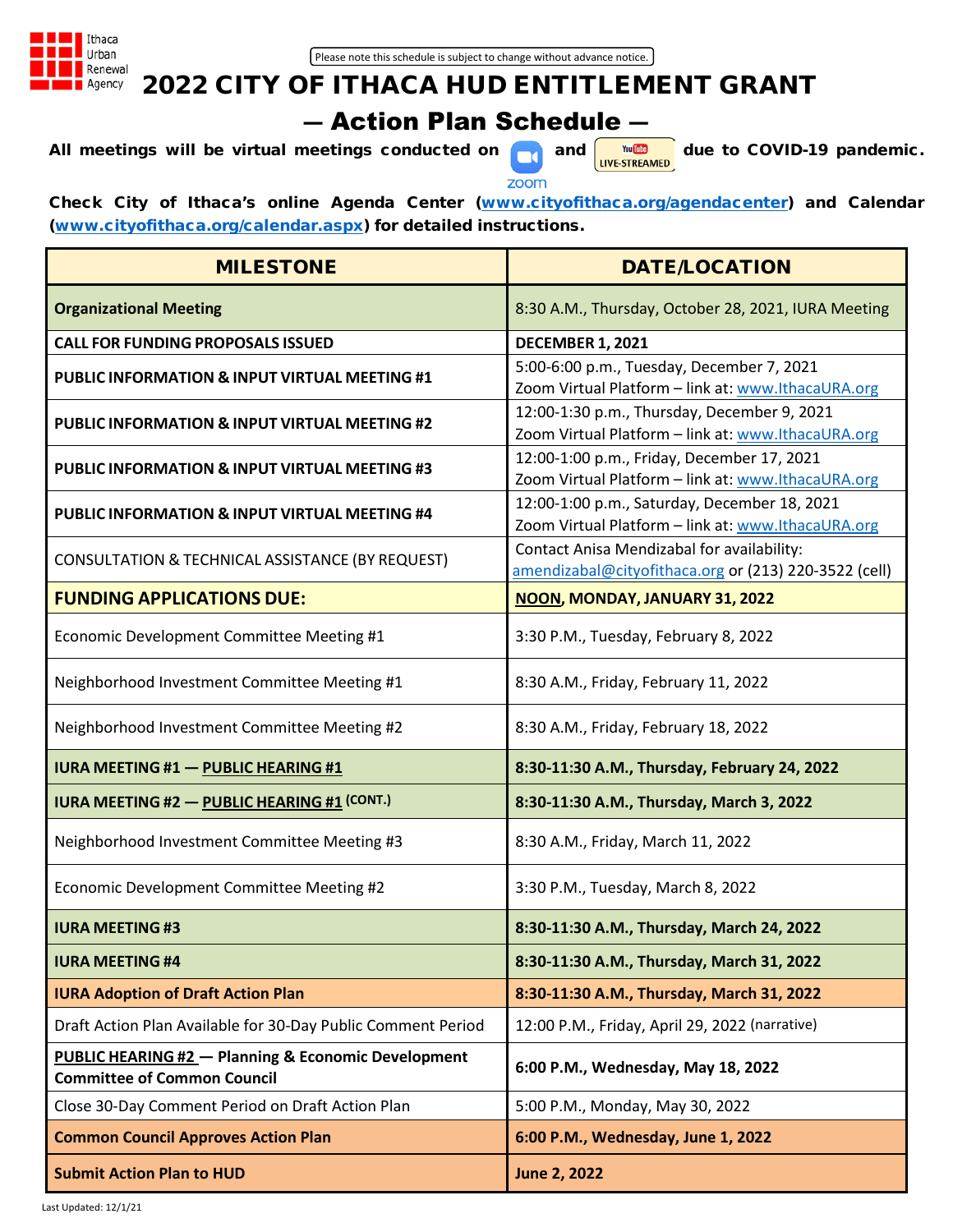

# **DRAFT MINUTES**

# **ITHACA URBAN RENEWAL AGENCY**

 $\Box$  VIRTUAL MEETING

# **8:30 A.M., Thursday, February 24, 2022**

Members: Chris Proulx, Chair; Tracy Farrell; Karl Graham, Vice-Chair; Eric Rosario; Laura Lewis; Rob Gearhart, Common Council Liaison; Lisa Nicholas, Acting Director of Planning and Development

Excused: None.

Staff: Nels Bohn; Anisa Mendizabal; Charles Pyott

Guests: Chuck Schwerin, Ithaca Area Economic Development (IAED)

#### **I. Call to Order**

Chair Proulx called the meeting to order at 8:31 A.M.

#### **II. Agenda Additions/Deletions**

Mendizabal announced the Catholic Charities of Tompkins/Tioga Counties (CCTT) representative just notified her of a family emergency, so she will either need to present the Security Deposit Assistance program proposal later than originally scheduled this morning, after the other presentations, or the presentation may need to be re-scheduled for the second portion of the Public Hearing, on Thursday, March 3rd, 2022.

Bohn noted, time permitting, he recommends the Board hold an Executive Session under "Other Business" to discuss a certain matter that recently came to his attention. Proulx agreed.

#### **III. Public Comments**

None.

## **IV. 2022 HUD Entitlement Grant ― Administrative Matters**

#### **A. Review of Projected Available Funds & Public Hearing Format Overview**

Mendizabal explained the IURA currently anticipates receiving \$668,000 in 2022 Community Development Block Grant (CDBG) Program funding and \$343,515.40 in 2022 HOME Investment Partnerships (HOME) Program funding, based upon prior-year allocations since the FY2022 Federal Budget has still not been passed by Congress. Today's Public Hearing is the next step in the City's HUD Entitlement Program funding application process, as outlined in the [2022 Action Plan Schedule.](http://www.cityofithaca.org/DocumentCenter/View/13436/2022-Action-Plan-Schedule)

## **B. Disclosure of Potential Conflicts of Interest**

Nicholas disclosed she serves on the Ithaca Neighborhood Housing Services (INHS) Board of Directors (although she is a non-voting member of the IURA Board).

Lewis disclosed she serves as Chair of the Tompkins Consolidated Area Transit (TCAT) Board of Directors.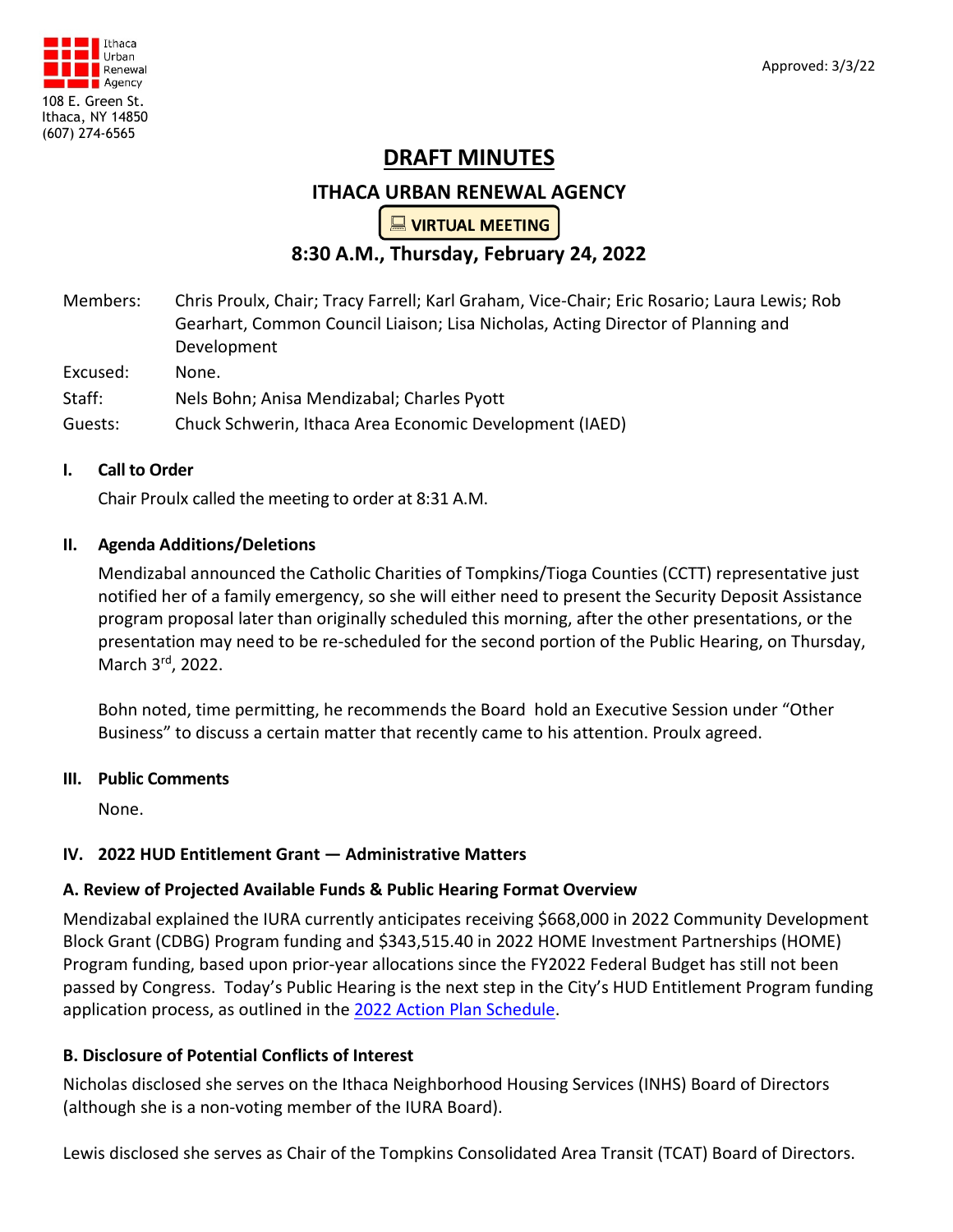#### **V. 2022 HUD Entitlement Grant Action Plan: PUBLIC HEARING #1**

On a motion by Rosario, seconded by Farrell , and unanimously approved, Chair Proulx opened the Public Hearing.

# ― HOUSING APPLICATIONS ―

# **1. APPLICATION #1: 215 CLEVELAND AVE. REHAB ― ITHACA NEIGHBORHOOD HOUSING SERVICES (INHS)**

| Speaker            | <b>Affiliation</b>                                          | <b>Comments-in-Brief</b>                                                                                                                                                                                                                                                                                                                                                                                                                                                                                                                                                                                                                                                                                                                                                                                                                                                                                                                                                                                                                                                                                                                                                                                                                                                                                                           |
|--------------------|-------------------------------------------------------------|------------------------------------------------------------------------------------------------------------------------------------------------------------------------------------------------------------------------------------------------------------------------------------------------------------------------------------------------------------------------------------------------------------------------------------------------------------------------------------------------------------------------------------------------------------------------------------------------------------------------------------------------------------------------------------------------------------------------------------------------------------------------------------------------------------------------------------------------------------------------------------------------------------------------------------------------------------------------------------------------------------------------------------------------------------------------------------------------------------------------------------------------------------------------------------------------------------------------------------------------------------------------------------------------------------------------------------|
| Leslie<br>Ackerman | Ithaca<br>Neighborhood<br><b>Housing Services</b><br>(INHS) | INHS has long history of rehabilitating distressed homes. 215<br>Cleveland Avenue was originally under tax foreclosure, so INHS<br>purchased it from the City to transform into a permanently affordable<br>home in INHS' Community Housing Trust (CHT). The building,<br>however, is very distressed, so it will be a complex and costly<br>rehabilitation process. The project is still early in the development<br>process. INHS has conducted a structural inspection and<br>lead/asbestos surveys. The consensus was that the house would need<br>to be gutted. Internal demolition and lead/asbestos remediation have<br>been completed. The next step will be to draft plans for the interior<br>rebuild. The bathroom, kitchen, and stairs will need significant<br>redesigns, but the basic layout of the home and footprint will remain<br>unchanged. It will be a high-performing home in terms of energy-<br>efficiency (e.g., all-electric; highly insulated; air-source heat pumps;<br>flood-resistant retrofits to foundation) and safety. INHS is not yet sure<br>if it will be LEED-certified. The selling price will be in the lower mid-<br>\$100,000s, affordable to a first-time homebuyer earning up to 80%<br>AMI. INHS hopes to begin work in Fall 2022, with completion targeted<br>for Summer/Fall 2023. |

Graham asked for more detail about the timing of construction. He knows INHS is undertaking several other significant construction projects at this time (e.g., 110 Auburn St., Founders Way, 511 S. Plain St.), so he wonders how those projects may impact the 215 Cleveland Avenue rehabilitation project, as well as ongoing supply chain and labor availability issues. He asked how confident Ackerman is the project would be completed as scheduled. Ackerman replied the construction would begin sometime in Fall 2022, but maintaining the proposed schedule would depend on the availability/cost of materials and contractors. With construction scheduled to begin in Fall 2022 (a less busy construction season), it should be somewhat easier to secure construction labor for the project, compared to other times of the year.

Rosario asked how INHS would proceed, if it did not receive IURA funding. Ackerman replied INHS would need to consider purchasing lower-cost (and likely less sustainable) materials, extending the project timeline, and/or identifying a pool of its own funds that could be used.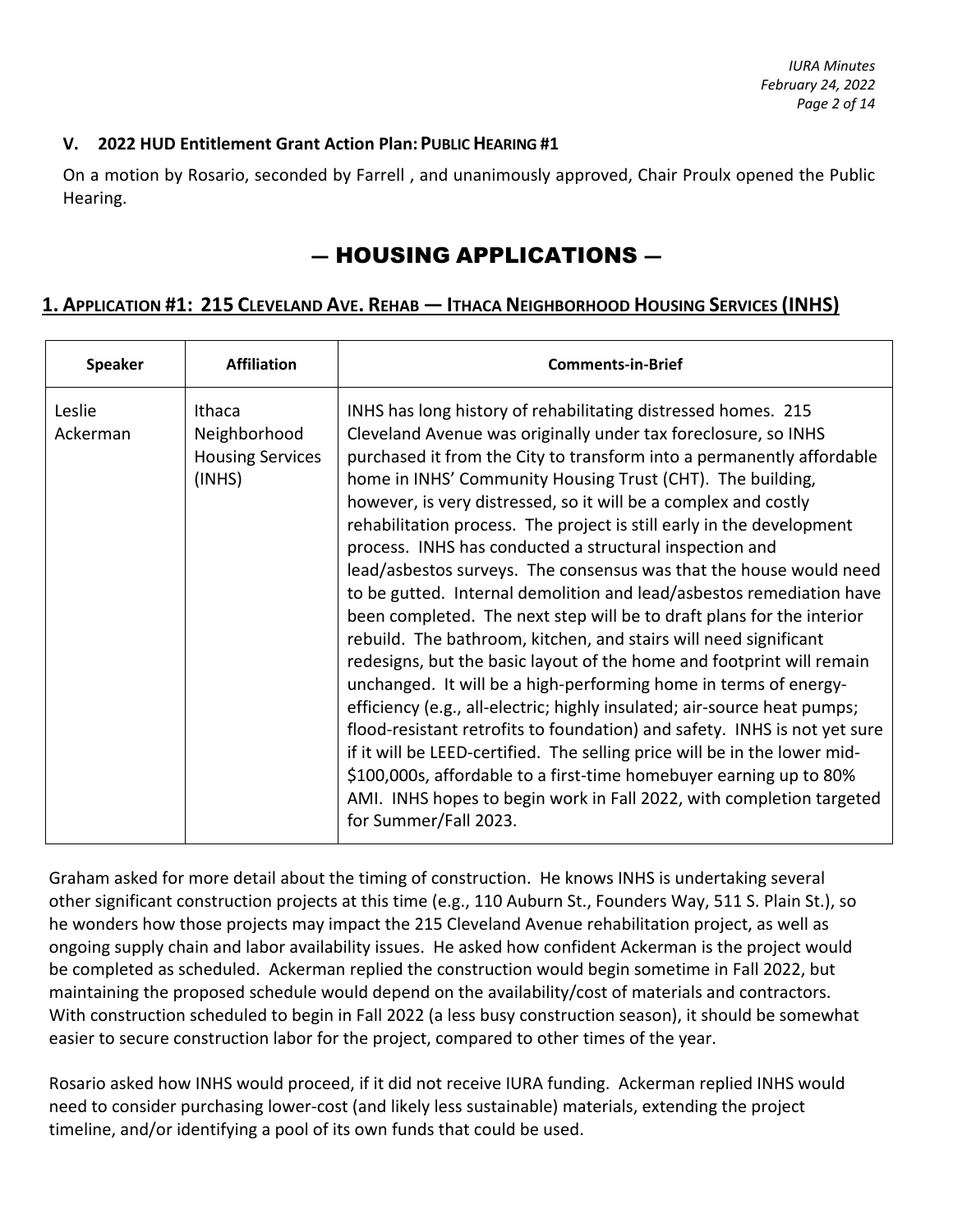Lewis asked if flood insurance will be an issue for the project, given the recently updated Federal Emergency Management Agency (FEMA) flood maps. Ackerman replied, it probably will be an issue, although INHS does not yet have any definitive information about the situation, since the flood maps are still provisional. She does know that Tompkins Financial is expecting flood insurance to be required in the new flood zones. INHS will also investigate the possibility of installing flood vents for this project to protect the foundation, similar to what it did for 511 S. Plain Street.

# **2. APPLICATION #2: HOMEOWNER REHAB ― ITHACA NEIGHBORHOOD HOUSING SERVICES (INHS)**

| <b>Speaker</b> | <b>Affiliation</b>                                          | <b>Comments-in-Brief</b>                                                                                                                                                                                                                                                                                                                                                                                                                                                                                                                                                                                                                           |
|----------------|-------------------------------------------------------------|----------------------------------------------------------------------------------------------------------------------------------------------------------------------------------------------------------------------------------------------------------------------------------------------------------------------------------------------------------------------------------------------------------------------------------------------------------------------------------------------------------------------------------------------------------------------------------------------------------------------------------------------------|
| Delia Yarrow   | Ithaca<br>Neighborhood<br><b>Housing Services</b><br>(INHS) | The INHS Homeowner Rehab funding request to the IURA is a little<br>larger this time, than in recent years, both to keep pace with the ever<br>increasing need for these kinds of services in the community and to<br>try to reach a greater number of households in need. INHS is in the<br>final stages of hearing about funding from the NYS Affordable Housing<br>Corporation (AHC). INHS hopes pairing IURA funding with AHC<br>funding would allow it to address issues beyond the scope of what it<br>has historically been able to do. If the full funding request were not<br>awarded to it, INHS could certainly scale the project back. |

Farrell asked if INHS has a current list of people who would need homeowner rehab loans and if most of the loans have been forgiven in the past. Yarrow replied, yes, in the vast majority of cases, the loans have been forgiven. INHS has a waitlist of about 23 people waiting for repairs.

Graham asked about the status of the PY2021-22 Homeowner Rehab project and if it is on schedule. Yarrow replied INHS just executed the PY2021-22 contract, but had already identified the homeowners in advance. It is currently waiting for environmental reviews to be completed, before beginning any work.

Bohn observed that homeowner rehabilitation is both a CDBG- and HOME-eligible activity. He asked if Yarrow could explain how the project would be impacted if it were solely to receive CDBG funding or HOME funding. Yarrow responded INHS definitely prefers to receive CDBG funding, since CDBG regulations do not prohibit the post-rehabilitation property value from exceeding 95% of the area median purchase price (\$205,000).

Bohn asked how many of the 8 proposed units INHS could rehabilitate using only HOME funds. Yarrow replied, INHS could rehabilitate all 8 units, but it would have to forgo performing certain repairs.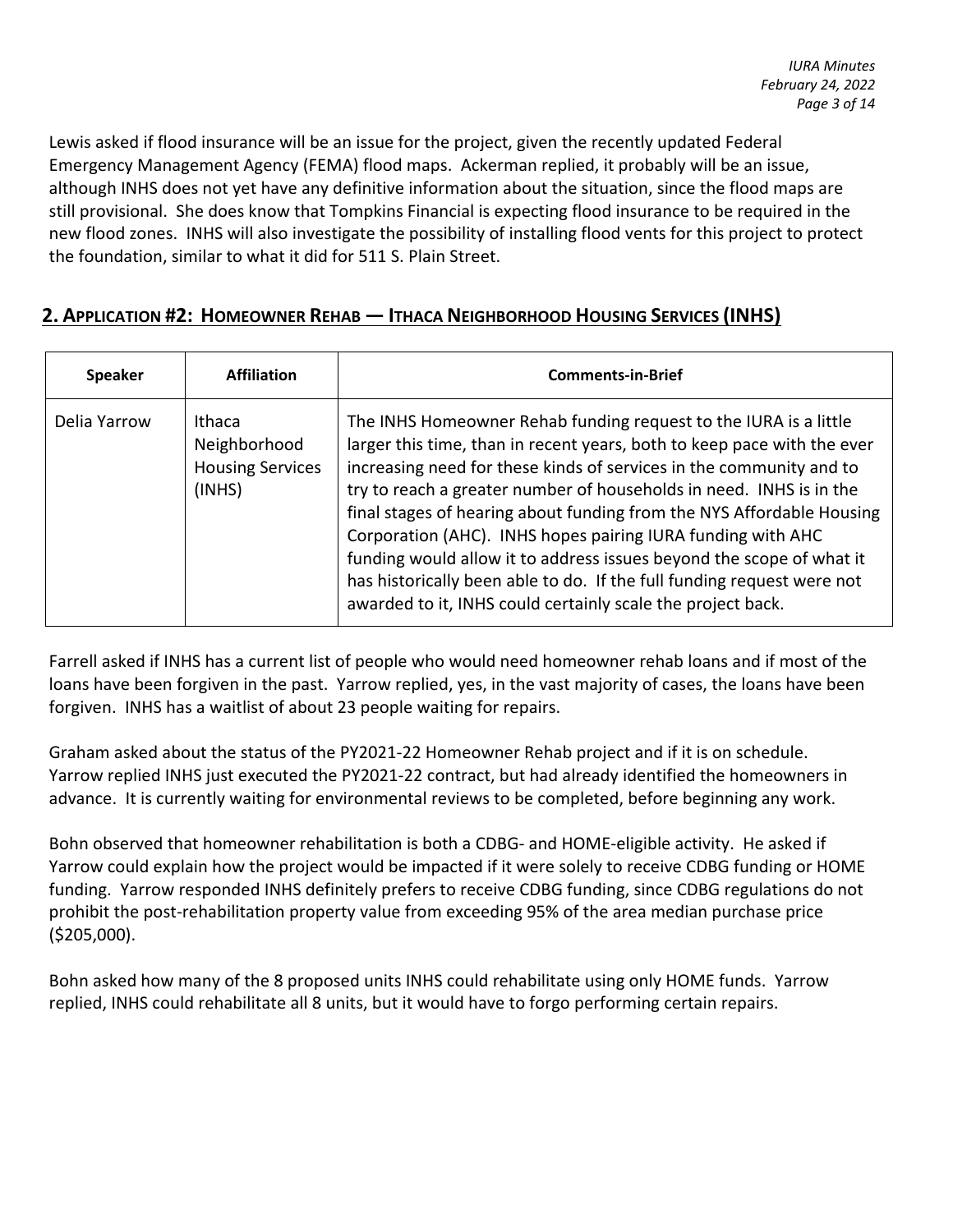# **3. APPLICATION #3: MINOR REPAIR PROGRAM ― ITHACA NEIGHBORHOOD HOUSING SERVICES (INHS)**

| <b>Speaker</b> | <b>Affiliation</b>                                          | <b>Comments-in-Brief</b>                                                                                                                                                                                                                                                                                                                                                                                                                                                                                                                                                                                                                                                                                                                                                                                                                       |
|----------------|-------------------------------------------------------------|------------------------------------------------------------------------------------------------------------------------------------------------------------------------------------------------------------------------------------------------------------------------------------------------------------------------------------------------------------------------------------------------------------------------------------------------------------------------------------------------------------------------------------------------------------------------------------------------------------------------------------------------------------------------------------------------------------------------------------------------------------------------------------------------------------------------------------------------|
| Delia Yarrow   | Ithaca<br>Neighborhood<br><b>Housing Services</b><br>(INHS) | There is a constant need for the services the program provides. LMI<br>homeowners need assistance to maintain and stay in their homes, so<br>they can age in place. The program provides labor at no cost to the<br>homeowner, with occasional INHS funding for materials. Most clients<br>fall between 40%-60% AMI. A comprehensive safety check (e.g.,<br>expired smoke detectors) is the first step in the process, followed by a<br>survey to determine if additional maintenance is needed. INHS<br>conducts door-to-door outreach to identify people who do not know<br>about the program. Many materials used by the program are funded<br>by the County's Office for the Aging (e.g., grab bars, plumbing<br>supplies). The program has recently seen more requests for<br>accessibility-related improvements (e.g., walk-in showers). |

Lewis observed it appears 41 households were served in 2021 and the current request would serve 40 households. She asked if INHS receives funding from other sources for staffing costs. Yarrow replied INHS does receive some funding from the Office for the Aging and it has also historically provided some funding of its own.

Graham asked what the impact to the project would be if it did not receive the full funding amount requested from the IURA. Yarrow replied INHS would need to reconsider its long-term staffing structure for the program. INHS does not currently have the resources to fund 2 full-time Minor Repair Specialists, so it would likely need to cut the services it provides.

Bohn observed the current funding request is more than \$5,000 over the 2021 request. He asked if Yarrow could provide more details about the need for the funding increase. Yarrow replied INHS has been grappling with certain financial challenges associated with the COVID-19 pandemic (e.g., increased cost of materials, losses in its rental property portfolio, increased time required to fulfill some of its grant obligations), so it is not currently in a position to subsidize the program, as it has done in past years.

# **4. APPLICATION #4: ENERGY EFFICIENT LIGHTING ― BLOCPOWER, LLC**

| <b>Speaker</b> | <b>Affiliation</b> | <b>Comments-in-Brief</b>                                                                                                                                                                                                                                                                                                                                                                                        |
|----------------|--------------------|-----------------------------------------------------------------------------------------------------------------------------------------------------------------------------------------------------------------------------------------------------------------------------------------------------------------------------------------------------------------------------------------------------------------|
| Claire Dowd    | BlocPower, LLC     | BlocPower is a Black-owned Brooklyn-based climate technology<br>company, which has completed energy projects in 1,200 buildings<br>since 2014. BlocPower customers typically save 20-40% on their<br>energy bills each year, most often in LMI communities. The City<br>recently selected BlocPower as the manager of its Energy Efficiency<br>Retrofitting and Thermal Load Electrification Program (EERTLEP). |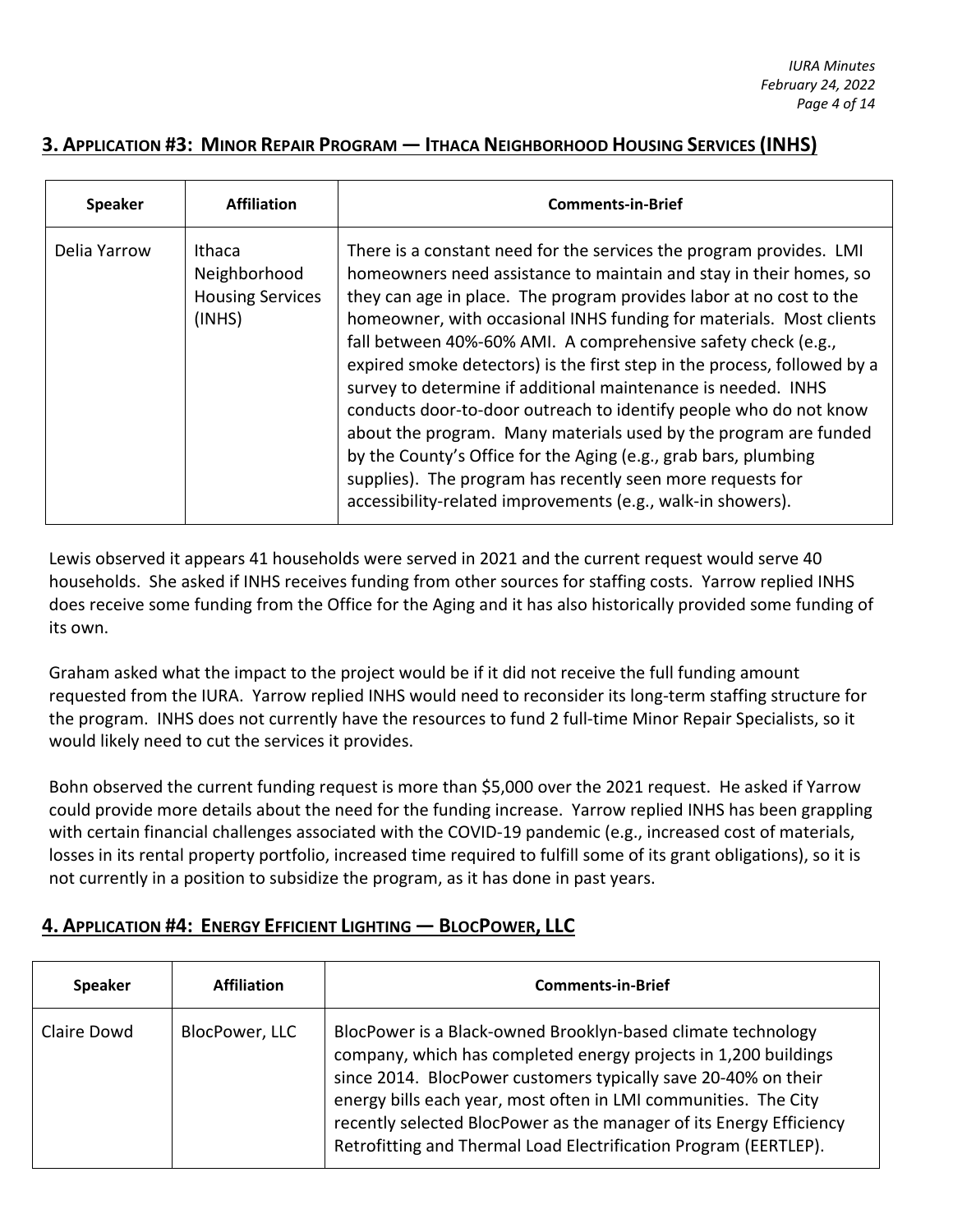| Speaker       | <b>Affiliation</b> | <b>Comments-in-Brief</b>                                                                                                                                                                                                                                                                                                                                                                                                                                                                                                                                                                                                                                                                                                                                            |
|---------------|--------------------|---------------------------------------------------------------------------------------------------------------------------------------------------------------------------------------------------------------------------------------------------------------------------------------------------------------------------------------------------------------------------------------------------------------------------------------------------------------------------------------------------------------------------------------------------------------------------------------------------------------------------------------------------------------------------------------------------------------------------------------------------------------------|
| Claire Dowd   | BlocPower, LLC     | The proposed project would meet the IURA 2019-23 Consolidated<br>Plan's "Homeowner Rehab/Repairs" (#3) and "Rental Rehab/Energy<br>Efficiency" (#8) Priority Needs. The project would benefit LMI<br>homeowners and renters in Ithaca, by replacing conventional lighting<br>fixtures with LED fixtures at no cost to the homeowners and tenants,<br>thereby increasing energy-efficiency and lowering energy costs. The<br>project will also serve as a potential employment opportunity to<br>workers entering the green workforce, in the form of on-the-job<br>training, which would also help keep project installation costs low.                                                                                                                             |
| Gavin Gratson | BlocPower, LLC     | When BlocPower operated a New York City program, called<br>Community Retrofit, it completed over 800 LED lighting energy-<br>efficiency projects over three years. Many building owners benefiting<br>from the program returned to implement other energy-efficiency<br>projects, when they saw the value of the original lighting upgrade; so<br>the program was able to leverage its initial investment to persuade<br>building owners to undertake more capital-intensive energy-efficiency<br>projects, using their own money. The \$101,366 funding request<br>would bring a number of benefits to the 50 proposed LMI households,<br>by reducing their electric bills and providing opportunities for paid on-<br>the-job training and workforce development. |

Farrell observed the proposed budget includes \$55,264.00 for acquisition of buildings. She asked for more detail about how that would be spent. Gratson replied it would be used to conduct outreach to building owners and engage in educational efforts, in order to identify buildings needing upgrades. Farrell wondered if "acquisition of buildings" might not be the wrong term for the use of those funds. Gratson agreed that was probably misphrased in the application.

Proulx noted it would probably be helpful to obtain further clarification of the precise uses of the \$55,264.00 in funds.

Lewis asked for clarification of the "Project Operations Associate" (\$9,215.00) funding and proposed \$36,888.00 in construction funding. In other words, she would like to know exactly what the role of the "Project Operations Associate" would be and receive more detailed information about how the \$36,888.00 in construction funding would be used. Gratson responded the construction amount is for equipment and labor, as well as permitting costs and any other costs associated with installing new lighting fixtures. The "Project Operations Associate" position would assist with administrative tasks, coordinate construction, and communicate with residents and tenants.

Graham asked for further explanation of collaboration with other organizations. Gratson replied BlocPower is putting together a community advisory board of 10-20 local organizations, to assist in community outreach and messaging.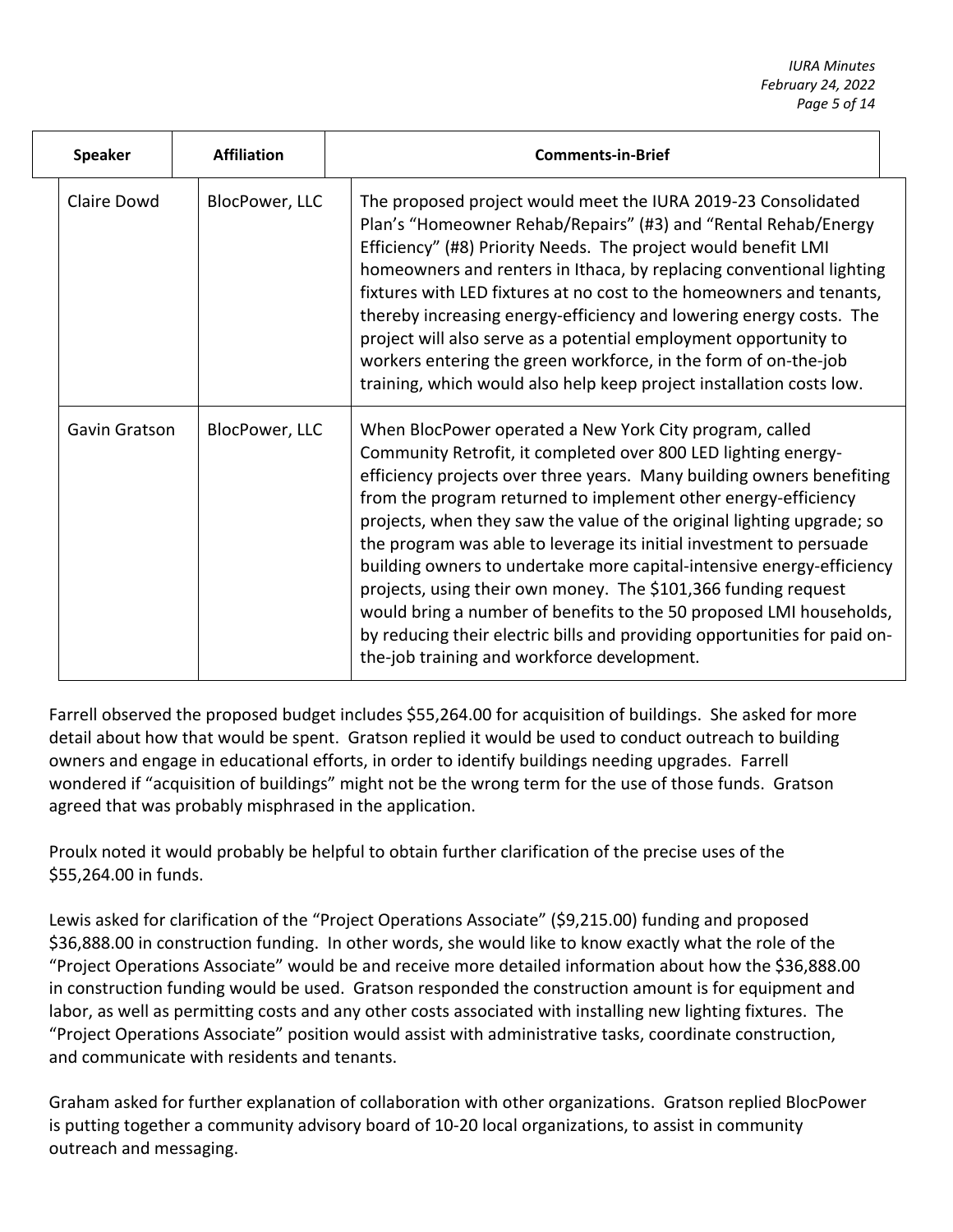# **5. APPLICATION #5: AURORA ST. & MORRIS AVE. REVITALIZATION ― HABITAT FOR HUMANITY**

| <b>Speaker</b>               | <b>Affiliation</b>      | <b>Comments-in-Brief</b>                                                                                                                                                                                                                                                                                                                                                                                                                                                                                                                                                                                                                                                                                                                                                     |
|------------------------------|-------------------------|------------------------------------------------------------------------------------------------------------------------------------------------------------------------------------------------------------------------------------------------------------------------------------------------------------------------------------------------------------------------------------------------------------------------------------------------------------------------------------------------------------------------------------------------------------------------------------------------------------------------------------------------------------------------------------------------------------------------------------------------------------------------------|
| Shannon<br><b>MacCarrick</b> | Habitat for<br>Humanity | Habitat for Humanity of Tompkins and Cortland Counties has not<br>applied for IURA funding since 2016, when it was granted \$75,000 for<br>the "Morris Avenue Homes" first-time homebuyers project at 208-210<br>Third Street. The Aurora Street and Morris Avenue Revitalization<br>project would rehabilitate two single-family homes, creating 2 units of<br>owner-occupied affordable housing for LMI first-time homebuyers.<br>Both homes would be placed in Habitat's Community Land Trust (CLT).<br>The \$70,000 in funding would be divided between the Aurora Street<br>and Morris Avenue homes, with the bulk of it going to the Aurora<br>Street home. Habitat is committed to moving forward with the<br>project, even if it were not awarded the full \$70,000. |

Graham asked how the homeowners build equity in the land trust. MacCarrick replied it is exactly the same model as INHS (i.e., 2% equity per year), except the annual land lease fee is slightly less.

Farrell asked if 60% AMI is Habitat's maximum threshold for its homebuyers. MacCarrick replied, yes homebuyers must have incomes between 30% AMI and 60% AMI. The applicants for this project range from 40%-55% AMI.

Graham recalled when Habitat first approached the IURA for funding in 2016 there was some concern with Habitat's ability to afford lots in the City. MacCarrick replied, yes, that has been a challenge in the past. In this case, however, Habitat was fortunately able to acquire both lots as part of the tax foreclosure process. It would not have been able to afford them otherwise. Graham asked which of the 2 proposed homes Habitat would consider the most critical to rehabilitate. MacCarrick responded, 417 Aurora Street, since it needs far more work than the other.

# **6. APPLICATION #6: SEARS ST. DEVELOPMENT ― ITHACA NEIGHBORHOOD HOUSING SERVICES (INHS)**

| <b>Speaker</b>     | <b>Affiliation</b>                                          | <b>Comments-in-Brief</b>                                                                                                                                                                                                                                                                                                                                                                                                                                                                  |
|--------------------|-------------------------------------------------------------|-------------------------------------------------------------------------------------------------------------------------------------------------------------------------------------------------------------------------------------------------------------------------------------------------------------------------------------------------------------------------------------------------------------------------------------------------------------------------------------------|
| Leslie<br>Ackerman | Ithaca<br>Neighborhood<br><b>Housing Services</b><br>(INHS) | The \$200,000 in funding would go towards construction of four new<br>permanently affordable for-sale Community Housing Trust homes for<br>1 <sup>st</sup> -time homebuyers earning up to 80% of AMI. The project is still<br>very early in the planning and design stages, with 2 potential site<br>layout plans being considered, using either modular or stick-built<br>construction. INHS anticipates breaking ground in second half of<br>2023, with completion in mid-to-late 2024. |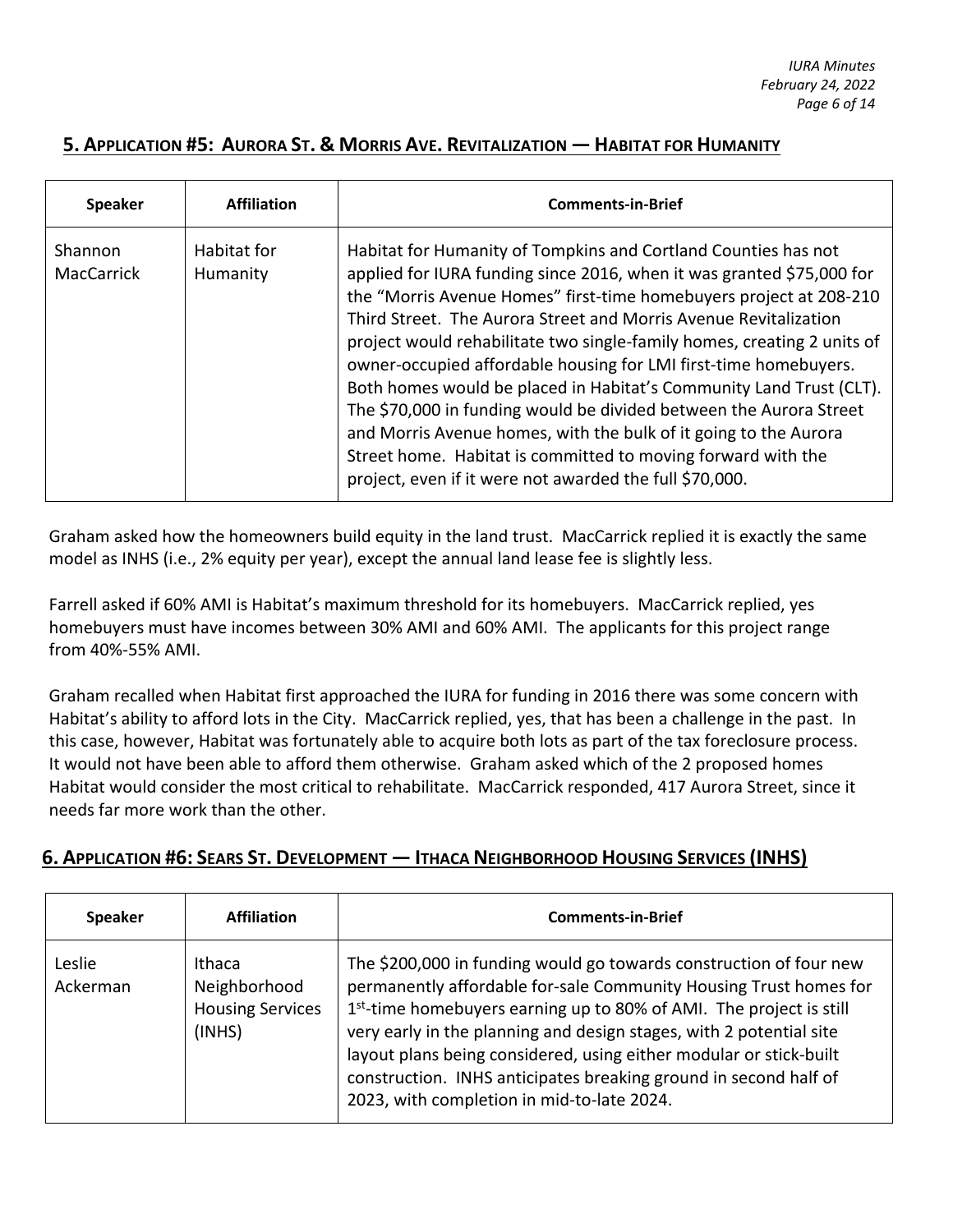Proulx asked if it is possible the funding INHS would need from the IURA would slip into the next funding cycle. Ackerman replied that is certainly possible, although it is a very expensive project, partly because of the cost of acquisition. INHS is currently seeking other funding sources, which if it is successful in obtaining, would enable the project to remain on schedule.

Graham asked if he understood Ackerman to say the project design is limited due to the zoning regulations for the site. Ackerman responded it is limited only in the sense that the regulations constrain the size of the lots and set-backs. INHS could conceivably build more than 4 units, but they would have to be designed in a tighter, townhouse-like configuration, not in character with the rest of the neighborhood.

Bohn asked if a partial funding approach by the IURA would provide any value to the project. Ackerman replied she is not sure how that would work within the HUD Entitlement Program structure. That approach could conceivably work. It would certainly far preferable to being awarded less than the full \$200,000 request.

| <b>Speaker</b> | <b>Affiliation</b>                    | <b>Comments-in-Brief</b>                                                                                                                                                                                                                                                                                                                                                                                                 |
|----------------|---------------------------------------|--------------------------------------------------------------------------------------------------------------------------------------------------------------------------------------------------------------------------------------------------------------------------------------------------------------------------------------------------------------------------------------------------------------------------|
| Jordan Clemons | Unbroken<br>Promise Initiative        | UPI seeks to promote economic independence, housing security,<br>neighborhood safety, and socio-economic development of Ithaca's<br>most disenfranchised adults and families. The project would enable<br>UPI to assist at least 3 LMI first-time homebuyers with down-payment<br>assistance of up to \$25,000. For homes needing rehabilitation, UPI<br>would also provide up to \$15,000 for repairs and improvements. |
| Yasmin Rashid  | Unbroken<br><b>Promise Initiative</b> |                                                                                                                                                                                                                                                                                                                                                                                                                          |

# **8. APPLICATION #8: GENO LEGACY PROJECT ― UNBROKEN PROMISE INITIATIVE (UPI)**

Lewis asked about UPI's efforts to partner with other organizations, like INHS. Clemons responded UPI has contacted Alternatives Federal Credit Union (AFCU), one of the few local Community Development Financial Institutions (CDFI), besides INHS. Joe Bowes, formerly from INHS, is also on the development team, as well as Vecino Group New York, LLC.

Lewis asked if those organizations would also provide financial support. Clemons replied, no. Project financing would be through the conventional lending process, with UPI providing downpayment assistance and funds for minor repairs.

Proulx asked if, when the first-time homebuyers approach conventional lenders, they would essentially be 'pre-approved' for downpayment assistance from UPI. Clemons replied, yes.

Graham asked if UPI has secured the funds listed on its 2022 budget. Clemons replied, yes. It has secured \$50,000, raised \$30,000 from the community, and secured some funding from the Park Foundation and Community Foundation, bringing the total to approximately \$100,000.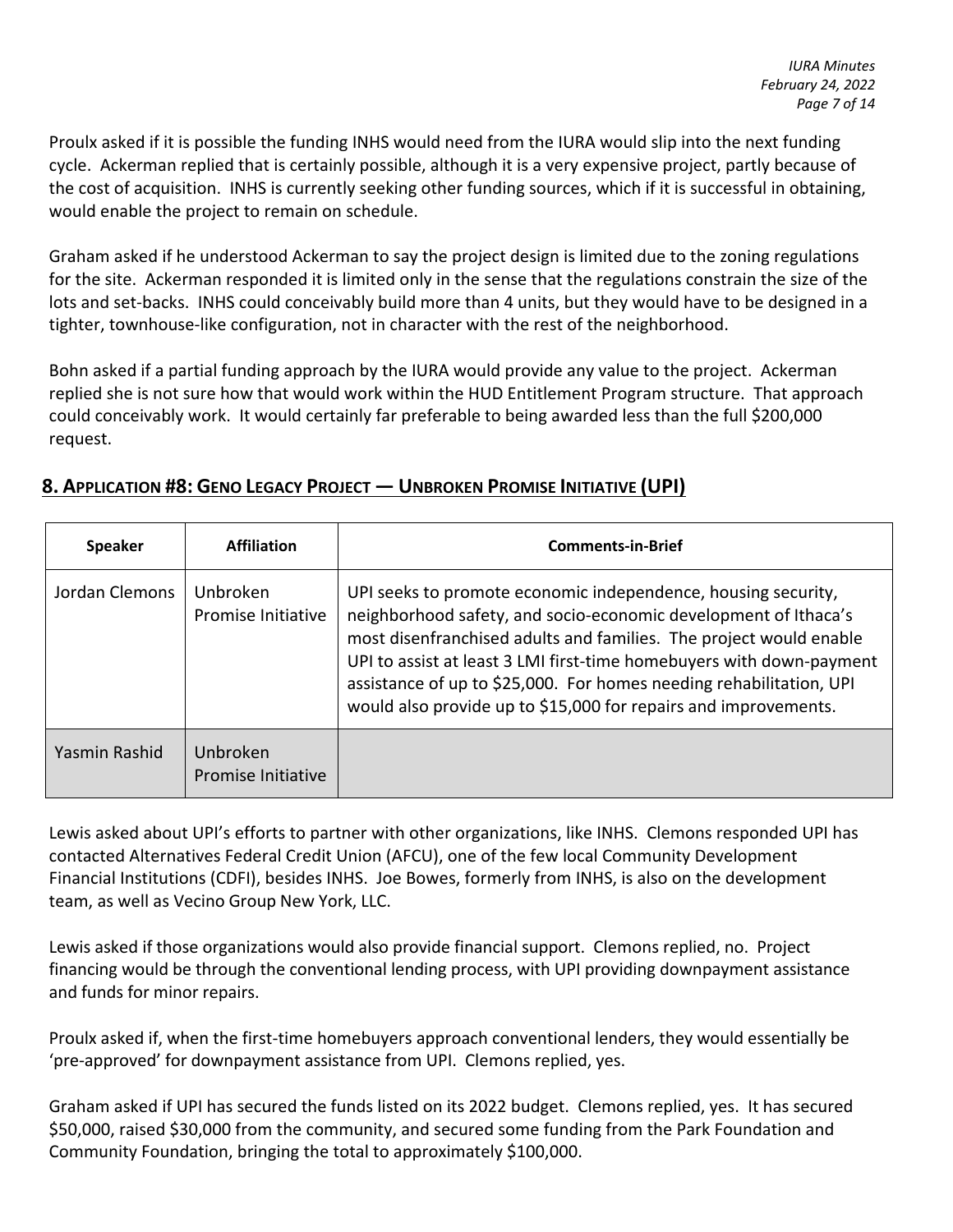Graham noted Clemons mentioned working with INHS and AFCU, but since those organizations already operate similar programs, he wondered why UPI felt it needed to launch an entirely new program of its own. Clemons replied UPI actually recommended both INHS and AFCU to some 1<sup>st</sup>-time homebuyers, but after initial consultations, those homeowners indicated they were not interested in either organization. As a result, UPI launched a series of discussions which gave birth to its new program, in order to give people more options in the community.

Farrell noted UPI appears to be limiting the program to the Southside neighborhood. She asked if UPI would also be limiting it to Southside *residents*, or if it would be open to city-wide residents. Clemons responded it would not be limited to residents of any single section of the City, but it just so happened the housing UPI was focusing on was in Southside.

# ― PUBLIC FACILITIES APPLICATIONS ―

# **10. APPLICATION #12: CATHOLIC CHARITIES BUILDING ― ITHACA NEIGHBORHOOD HOUSING SERVICES, INC. (INHS)**

| <b>Speaker</b> | <b>Affiliation</b>                                          | <b>Comments-in-Brief</b>                                                                                                                                                                                                                                                                                                                                                                                                                                                                                                                                                                                                        |
|----------------|-------------------------------------------------------------|---------------------------------------------------------------------------------------------------------------------------------------------------------------------------------------------------------------------------------------------------------------------------------------------------------------------------------------------------------------------------------------------------------------------------------------------------------------------------------------------------------------------------------------------------------------------------------------------------------------------------------|
| Chau Pham      | Ithaca<br>Neighborhood<br><b>Housing Services</b><br>(INHS) | The goal of the project is to address critical inherited deferred building<br>maintenance issues at 324 W. Buffalo Street to allow Catholic<br>Charities (CCTT) to continue operating on the site. Deferred building<br>maintenance issues include: roof, gutter, and downspout<br>replacements; vermiculite abatement; installation of new blown-in<br>cellulose attic insulation; and repair of existing stained glass windows.<br>The repairs would stabilize the building, while INHS seeks funds for a<br>more comprehensive refurbishment. 72% of the building area is used<br>to directly serve CCTT low-income clients. |

Lewis asked which portions of the project scope INHS would prioritize, if it did not receive all the requested funding. Pham replied INHS would focus on replacing the roof, since it has already been patched twice and will not last another year. The second priority would be the gutters and downspouts.

Proulx asked if any of the deferred maintenance issues had been identified at the time of purchase. Pham replied, yes. It was originally INHS' intent to include all that work as part of the larger Founders Way affordable housing project; however, NYS Homes and Community Renewal informed INHS that any deferred building maintenance funding would adversely impact their competitive application for Founders Way, so the deferred maintenance issues were not included in the Founders Way project. INHS has since applied to NYS HCR and is exploring other funding sources.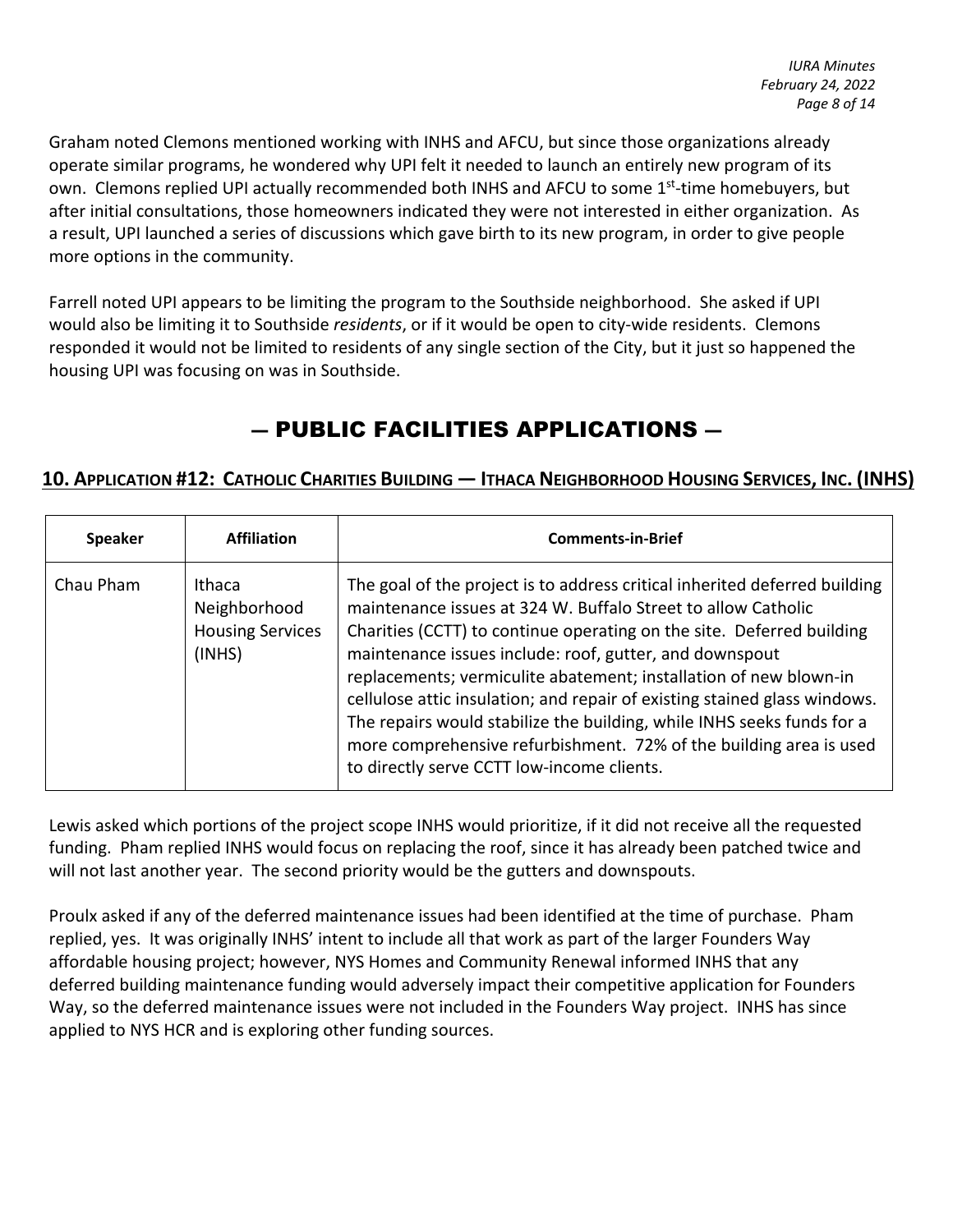# **11. APPLICATION #13: BUS STOPS & SHELTERS ― TOMPKINS CONSOLIDATED AREA TRANSIT, INC. (TCAT)**

| <b>Speaker</b>     | <b>Affiliation</b>                                       | <b>Comments-in-Brief</b>                                                                                                                                                                                                                                                                                                                                                                                                                                                                                                                                                                                                                                                                |
|--------------------|----------------------------------------------------------|-----------------------------------------------------------------------------------------------------------------------------------------------------------------------------------------------------------------------------------------------------------------------------------------------------------------------------------------------------------------------------------------------------------------------------------------------------------------------------------------------------------------------------------------------------------------------------------------------------------------------------------------------------------------------------------------|
| <b>Matt Yarrow</b> | Tompkins<br>Consolidated<br>Area Transit, Inc.<br>(TCAT) | TCAT has been frequent IURA funding recipient. This funding<br>application is for installation of 9 bus stops, including two shelters, in<br>the West End (Rte. 30) corridor, along Taber Street, Cherry Street, and<br>Cecil A. Malone Drive. With the increase in retail and residential<br>spaces in this section of the city, TCAT anticipates a growth in<br>ridership. The project would improve the safety and quality of life for<br>LMI persons and people with disabilities, making the bus system more<br>accessible, with more frequent service, and enabling LMI residents to<br>use additional bus stops/shelters throughout the full extent of TCAT's<br>transit system. |

Farrell asked if TCAT is reaching out to real estate developers, as they come up with plans to develop new properties, to encourage them to incorporate bus stops/shelters at those locations. She also asked if there are specific locations for the bus stops/shelters. Yarrow replied TCAT does try to reach out to developers, before they begin building a project (e.g., they had very initial conversation with Visum Development Group, LLC). If that effort were successful, TCAT would have a conversation with the IURA about potentially not using the entire funding award as originally proposed but reallocate some of it to somewhere else on the corridor. Yarrow referred to the map in the application that identifies the stop locations.

Farrell asked if TCAT also approaches the Planning and Development Board when projects are being approved. She knows the Board requires certain developers to install bicycle parking or Carshare opportunities, for example. It seems that bus connections are also a very important part of the planning process. Yarrow responded TCAT does review the monthly Planning and Development Department's "Projects Memorandum" to identify some of the larger proposed developments.

Graham observed, as Yarrow mentioned, there will be a considerable amount of development in the West End corridor, possibly resulting in sidewalks being installed and even potential roadwork. He asked how that may impact TCAT's work on bus stops and shelters. Yarrow replied TCAT maintains consistent communication with the City; and it would actively aim not to build stops/shelters that do not align with planned sidewalks.

Nicholas remarked the City has an opportunity in the West End corridor to establish sidewalk alignment and amenities (e.g., bike lanes) on Cecil A. Malone Drive. The City is currently in the process of doing that.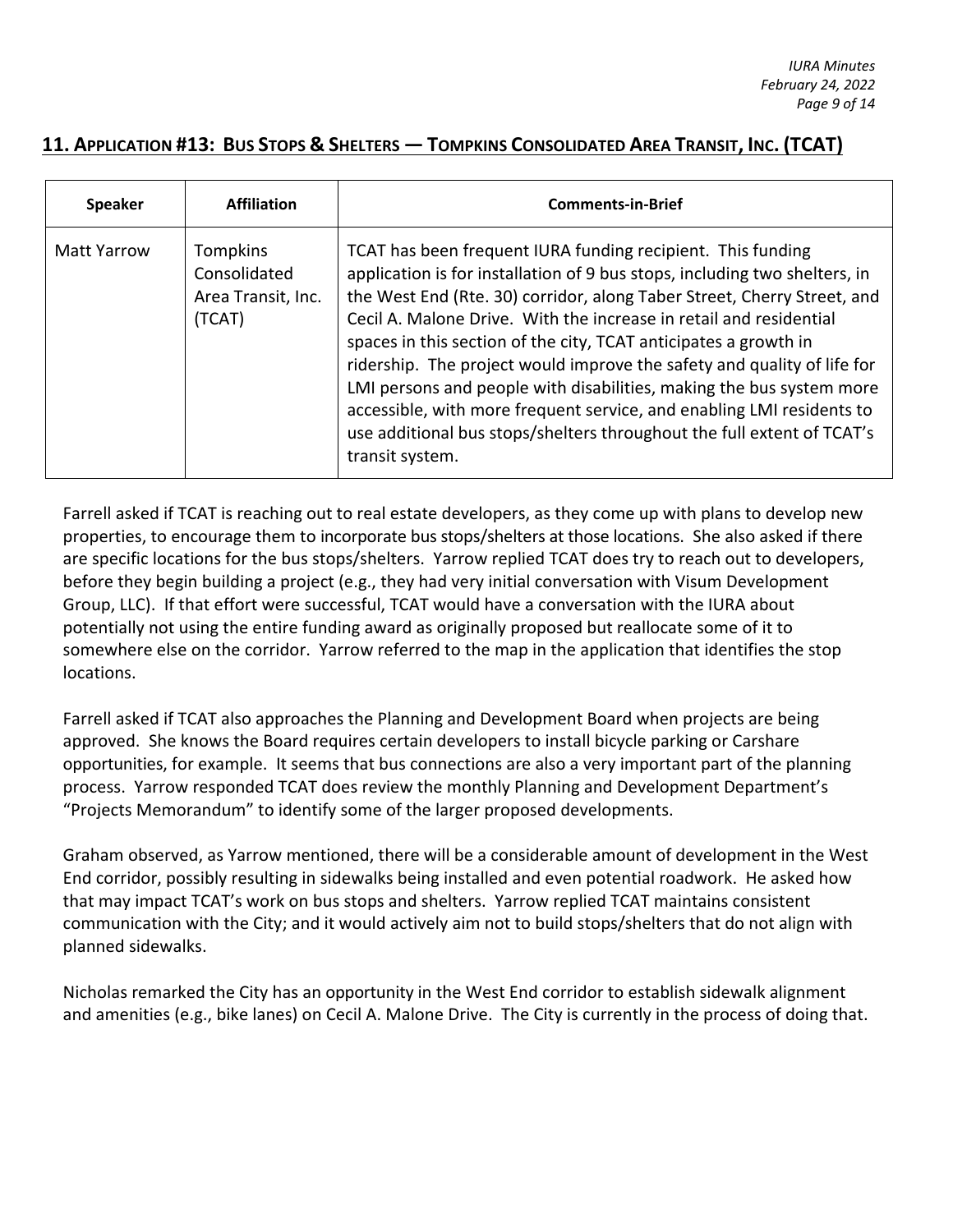# **12. APPLICATION #14: WEST END PEDESTRIAN IMPROVEMENTS― CITY OF ITHACA**

| <b>Speaker</b> | <b>Affiliation</b> | <b>Comments-in-Brief</b>                                                                                                                                                                                                                                                                                                                                                                                                                                                                                                                                                                                                                                            |
|----------------|--------------------|---------------------------------------------------------------------------------------------------------------------------------------------------------------------------------------------------------------------------------------------------------------------------------------------------------------------------------------------------------------------------------------------------------------------------------------------------------------------------------------------------------------------------------------------------------------------------------------------------------------------------------------------------------------------|
| John Licitra   | City of Ithaca     | The project will construct ADA curb ramps, sidewalks, and cross-walks<br>at 2 locations, benefiting pedestrians, especially LMI populations who<br>are less likely to have access to a vehicle, and persons needing ADA-<br>accessible walkways. Phase 1 will comprise Elm St./ Chestnut St.<br>intersection improvements (e.g., 6 curb ramps, 3 cross-walks, 2 curb-<br>bump-outs, ADA compliant concrete sidewalk). Phase 2 will comprise<br>improvements to the 200-block of Cecil A. Malone Dr. (e.g., 2 curb<br>ramps, 600 linear feet of ADA-compliant sidewalk). The entire project<br>would serve to significantly increase pedestrian mobility and safety. |

Farrell noted the City has a sidewalk budget that is implemented every year. She asked how much of the project's proposed work would get implemented this year with the current funding available and how many years would it take to complete if depended entirely on the City's sidewalk funding. Licitra replied the Sidewalk Improvement District (SID) is spending \$50,000 on the Elm St. and Chestnut St. area, which would pay for 3 ADA crossings, but the remainder of the proposed work is not included in that budget. Using only SID funding, it would probably take 3+ years to complete the work.

Farrell asked if there would be any benefit in the City's doing one part of the proposed project entirely with the funds it has available. Licitra responded that would be very difficult, since the District 5 budget is only approximately \$70,000/year.

Graham asked if Licitra could discuss the timing of the project with the proposed development on Cecil A. Malone Drive and if that developer contributes any funds towards sidewalks. Licitra replied the City will be asking the developer to build the entire sidewalks along its property; however, the south side of Cecil A. Malone Drive is an existing building, so it is not in an area with propose new construction.

| <b>Speaker</b>      | <b>Affiliation</b>                | <b>Comments-in-Brief</b>                                                                                                                                                                                                                                                                                                                                                                                                                                                                                                                                                                                                 |
|---------------------|-----------------------------------|--------------------------------------------------------------------------------------------------------------------------------------------------------------------------------------------------------------------------------------------------------------------------------------------------------------------------------------------------------------------------------------------------------------------------------------------------------------------------------------------------------------------------------------------------------------------------------------------------------------------------|
| <b>Rick Manning</b> | Friends of<br><b>Stewart Park</b> | The project would expand accessible recreational and public<br>bathroom facilities in the City, enabling disabled adults and/or<br>children to play alongside one another without barriers. It has been<br>specifically designed to serve disabled adults, children and caregivers,<br>consistent with the project's vision of serving as a playground for all.<br>It would also serve thousands of other LMI park visitors. FSP will be<br>working with Taitem Engineering, PC, Sciarabba Engineering, PLLC,<br>and STREAM Collaborative on the building design. Parkitects, Inc. will<br>be working on the splash pad. |

# **13. APPLICATION #15: SPLASH PAD & BATHROOM BUILDING ― FRIENDS OF STEWART PARK (FSP)**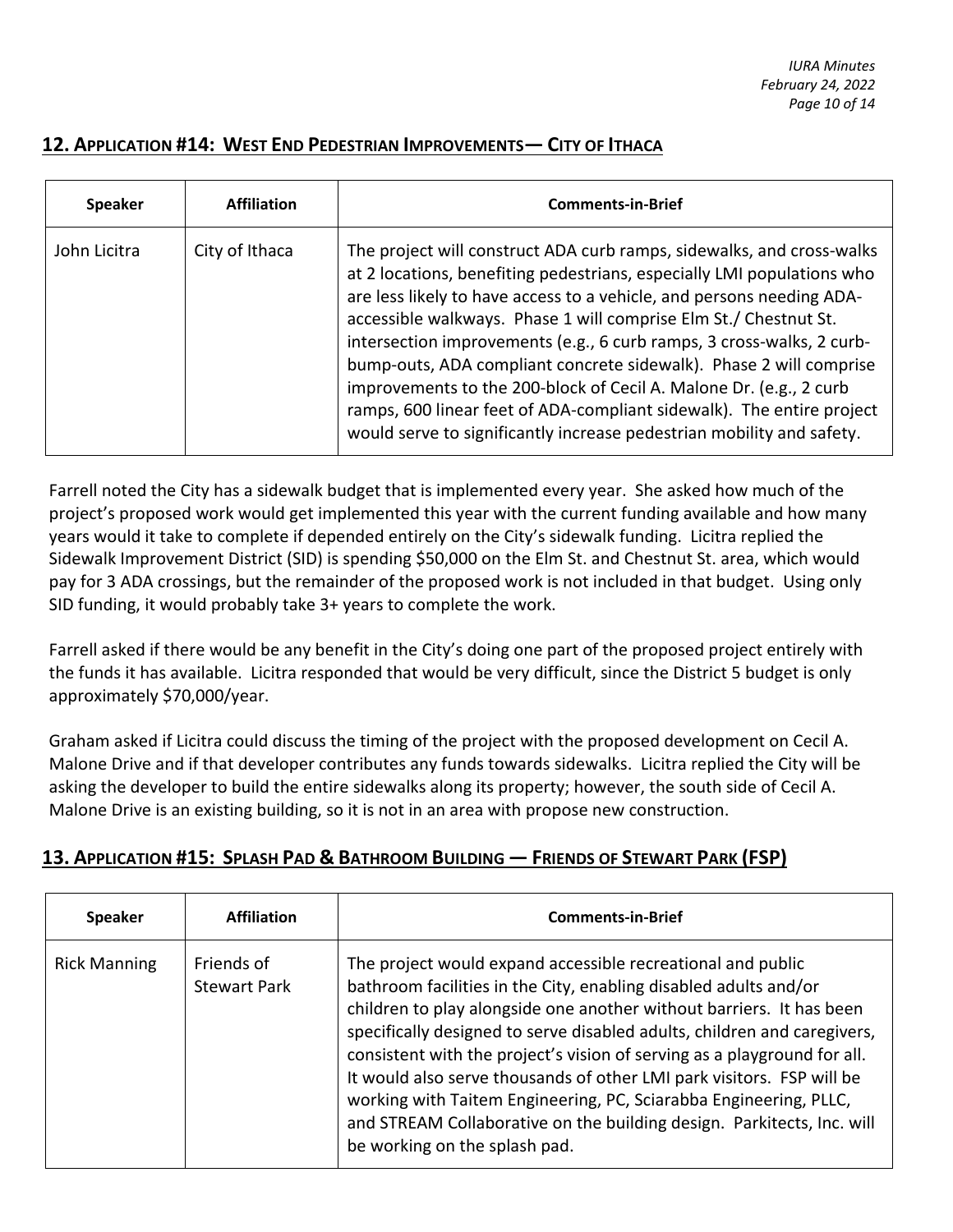| <b>Speaker</b>            | <b>Affiliation</b>   | <b>Comments-in-Brief</b>                                                                                                                                                                                                                                                                                                                                                                                                                           |
|---------------------------|----------------------|----------------------------------------------------------------------------------------------------------------------------------------------------------------------------------------------------------------------------------------------------------------------------------------------------------------------------------------------------------------------------------------------------------------------------------------------------|
| <b>Rich</b><br>Cunningham | Thoma<br>Development | Friends of Stewart Park (FSP) estimates the project would serve<br>approximately 25,000 people, based on current usage. Past surveys<br>have shown that approx. 30% of users are from the City, approx. 30%<br>from the County, and approx. 30% from outside the County. Based on<br>those figures, the project's funding request to the IURA represents<br>30% of the \$300,000 match required by the NYS Environmental<br>Protection Fund (EPF). |

Graham asked if the County had been approached for funding. Manning replied, yes. The County provided \$50,000 three years ago. Since the County's principal interest was in winterized bathrooms, FSP applied that funding to the DPW/Wharton building's bathroom.

Special Note: Application #7, "Security Deposit Assistance for Vulnerable Households," by Catholic Charities of Tompkins/Tioga Counties, will be presented on March 3, 2022.

On a motion by Farrell, seconded by Lewis, and unanimously approved, Chair Proulx suspended the Public Hearing.

# **VI. Neighborhood Investment Committee (NIC)**

## **A. Committee Chairperson Report**

None.

## **VII. Economic Development Committee (EDC)**

## **A. Shared Commercial Kitchen Feasibility Study**

Proulx explained the Committee discussed the \$5,000 funding request to conduct a feasibility study for a shared commercial kitchen project in Ithaca's West End. The Committee unanimously voted to recommend approving the funding request, which is a modest investment on the IURA's part.

Bohn noted the resolution incorrectly lists a \$70,000 balance in the Section 17 account, instead of the actual \$63,000 amount.

Schwerin explained the proposed site contains approximately \$500,000 of equipment ideal for a commercial kitchen, for which he believes there would be significant demand. The challenge will be to demonstrate that it can be genuinely sustainable; and it was agreed that prospective operator, Rod Rotondi, would be ideally suited to conduct the feasibility study. Rotondi would also be interested in operating the kitchen and provide \$16,000 in 'sweat equity', for a total cost of \$21,000. Schwerin has also been in discussions with the Friends of Ithaca Farmers Market (IFM). The key to the success of the project will be to examine best practices around the country. IAED will monitor the feasibility study.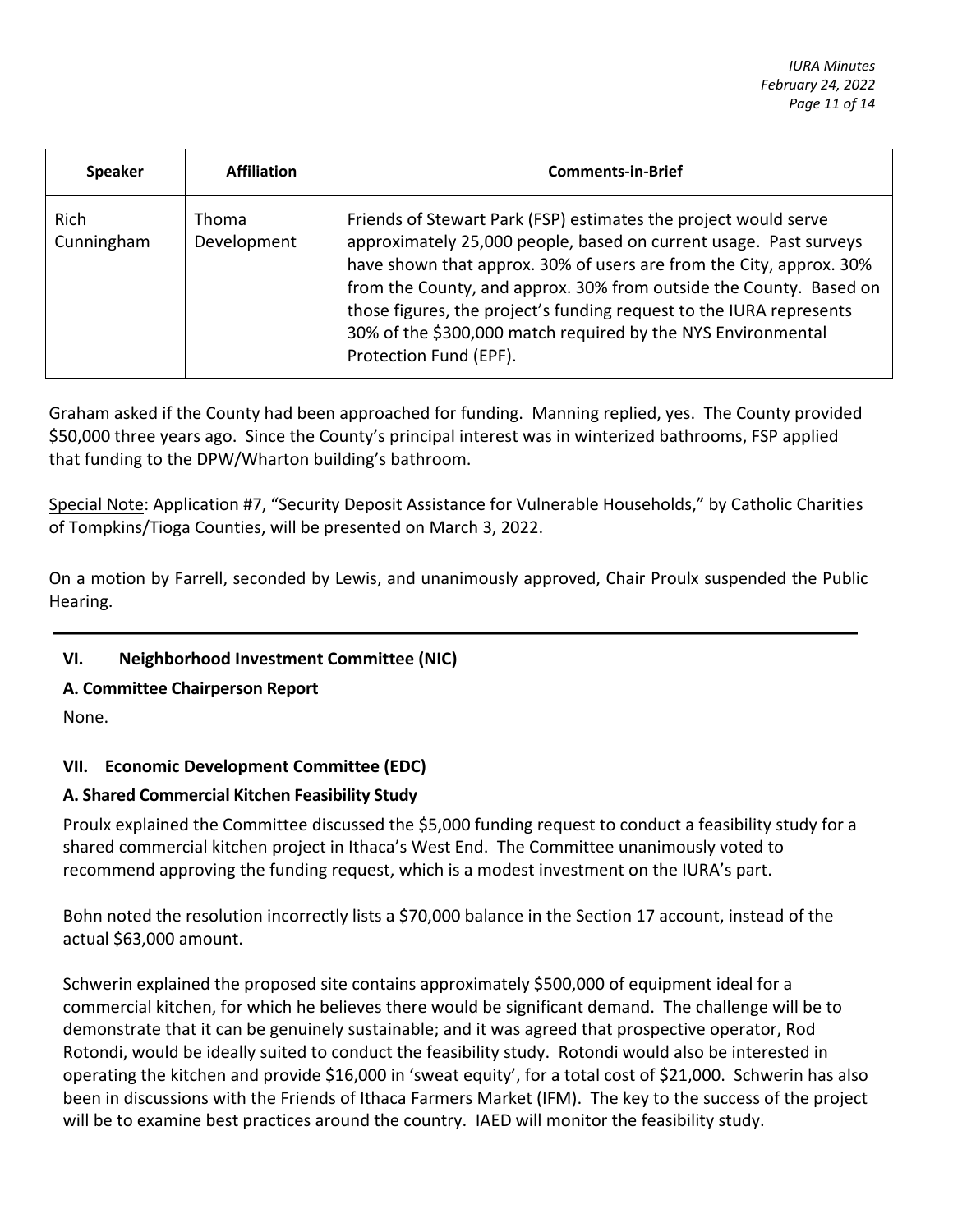#### **Proulx moved, seconded by Graham:**

#### **Shared Commercial Kitchen Feasibility Study**

WHEREAS, the IURA received a \$5,000 funding request to conduct a feasibility study for a shared commercial kitchen project in Ithaca's West End, to be matched by a \$16,000 pro-bono consultant contribution, and

WHEREAS, in March 2021, the IURA provided match funding for ReCast City services to assist the City of Ithaca develop a small-scale manufacturing strategy and action plan for the greater downtown area, and

WHEREAS, a collaborative effort including the City Economic Development Office, Ithaca Area Economic Development (IAED), the Downtown Ithaca Alliance (DIA), and Rev:Ithaca Startup Works led research and development of the strategy, and

WHEREAS, the strategy and action plan are now in draft form with the final *Growing Small Scale Manufacturing in Downtown Ithaca: An Action Plan* document scheduled for release in March 2022, and

WHEREAS, the draft strategy and action plan find there is a strong need for shared kitchen facilities to support food-product businesses start and grow, and recommends pursuing feasibility of such a facility, and

WHEREAS, the available lease of an appropriate commercial kitchen facility presents a time-sensitive opportunity for evaluating feasibility of the project, and

WHEREAS, identification of both a potential non-profit sponsor and a qualified local consultant, who agrees to conduct much of the feasibility analysis on a pro-bono basis, overcomes two major obstacles for the project, and

WHEREAS, a feasibility study is not an eligible CDBG economic development project as the study does not directly create jobs for low- and moderate-income (LMI) persons, or directly assist microenterprises owned by LMI persons, though establishment of a shared commercial kitchen it is anticipated to lead to job creation for LMI persons, and

WHEREAS, development of a feasibility study for a shared commercial kitchen facility is an eligible use of program income from the closed-out Section 17 small landlord rental assistance program, which allows the funds to be used for activities authorized at 24 CFR 570, including planning activities at 24 CFR 570.205, and

WHEREAS, as of February 2022, the balance in the Section 17 account was approximately \$63,000, and

WHEREAS, at its February 8, 2022 meeting, the IURA Economic Development Committee reviewed this matter and recommended the IURA approve the funding request as a means to expand economic opportunities for City residents and diversify the economy; now, therefore, be it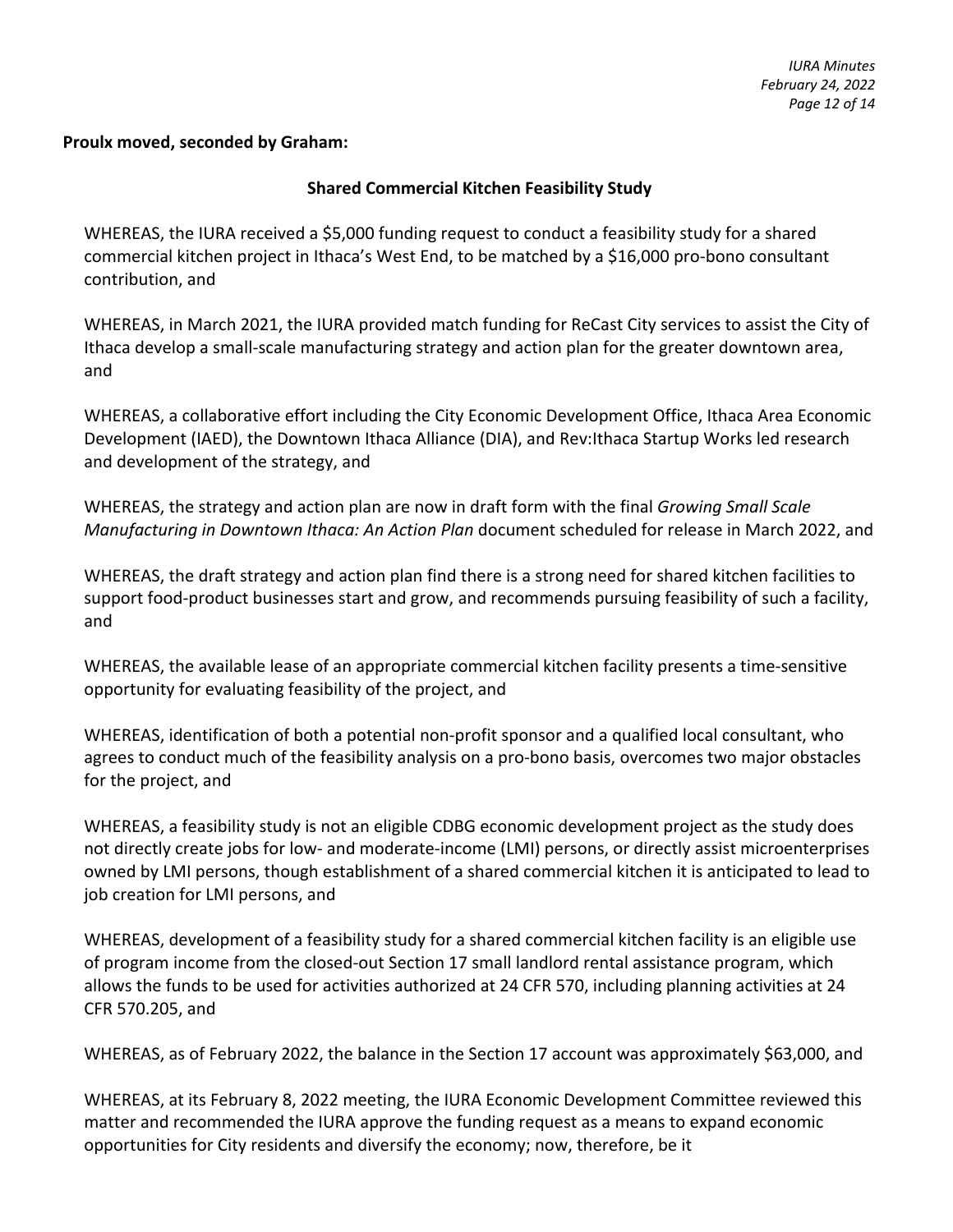**RESOLVED**, that the IURA hereby allocates up to \$5,000 for a feasibility study for a shared commercial kitchen project located in the West End neighborhood, and be it further

**RESOLVED,** the IURA Chairperson is hereby authorized, upon review by IURA legal counsel, to execute an agreement with Ithaca Area Economic Development (IAED) to secure professional consulting services to prepare a feasibility study for a shared commercial kitchen facility, and be it further

**RESOLVED**, the source of such funds shall be derived from the Section 17 account, and be it further

**RESOLVED,** that the IURA shall be provided with a copy of the feasibility study.

#### **Carried Unanimously: 5-0**

#### **B. Committee Chairperson Report**

None.

#### **VIII. Review of Meeting Minutes: January 27, 2022**

**Farrell moved, seconded by Rosario, to approve the meeting minutes, with no modifications.**

#### **Carried Unanimously: 5-0**

#### **IX. Other Business**

#### **A. IURA Chairperson Report**

Proulx reported he is exploring ways to improve the process for seeking and appointing new Board and Committee members, including an interview process and improvements to the application, since the City's online application form is not ideally suited to the IURA's own needs and mission.

#### **B. Common Council Liaison Report**

None.

#### **C. Staff Report**

Bohn reported the Federal budget should be adopted in March 2022, but the IURA should nonetheless consider possible contingent 2022 Action Plan funding decisions, since President Biden's proposed budget increases HOME and CDBG funding, while the Senate's reduces it back near level funding.

#### **D. Executive Session (to discuss the medical, financial, credit, or employment, or history of a particular person or corporation)**

― **EXECUTIVE SESSION** ―

**Proulx moved, seconded by Farrell, to open the Executive Session at 11:06 a.m.**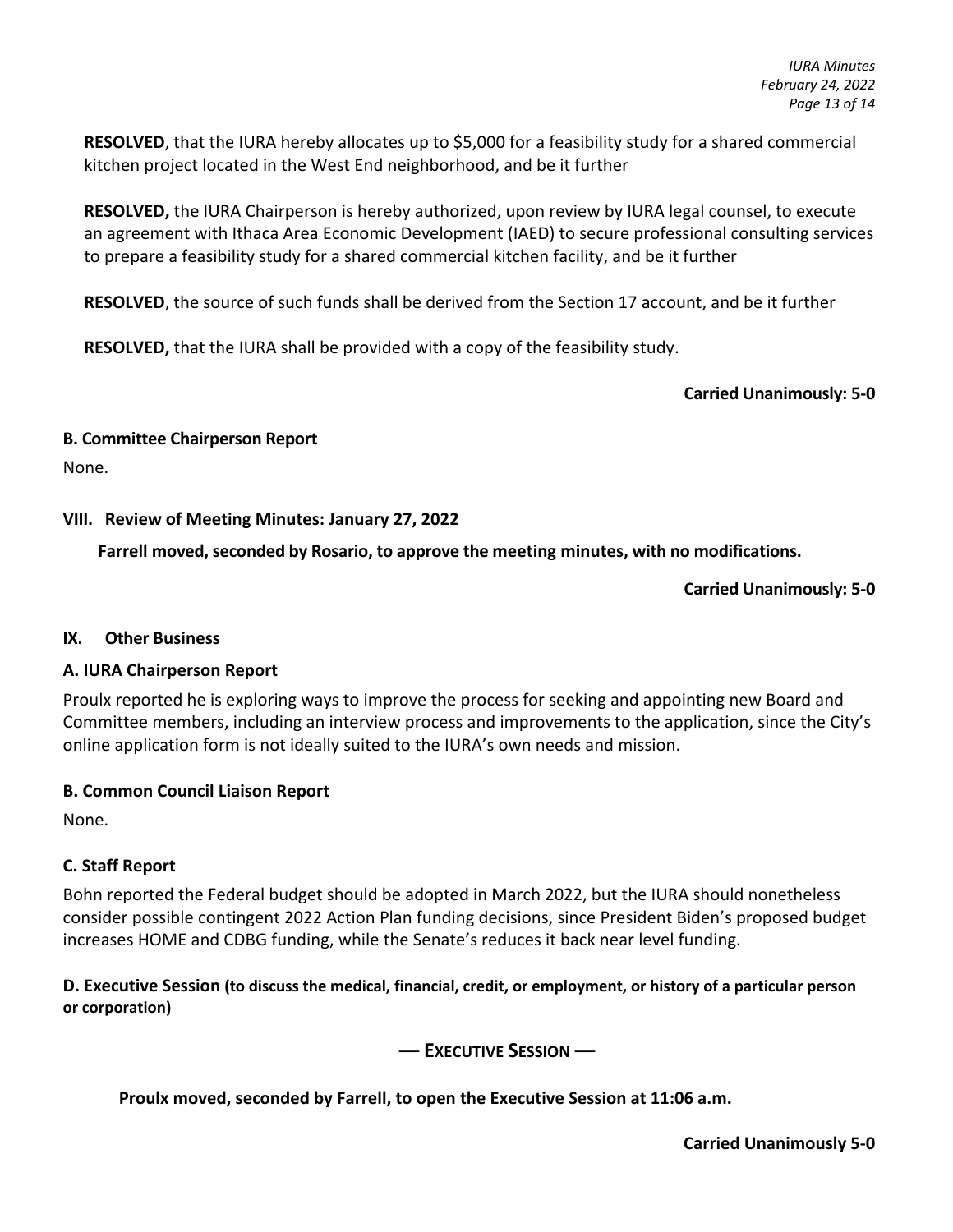### **Farrell moved, seconded by Lewis, to close the Executive Session at 11:29 a.m.**

#### **Carried Unanimously 5-0**

No action was taken during the Executive Session.

# **X. Adjournment**

The meeting was adjourned at 11:30 A.M.

**— END —**

Minutes prepared by C. Pyott, edited by N. Bohn.